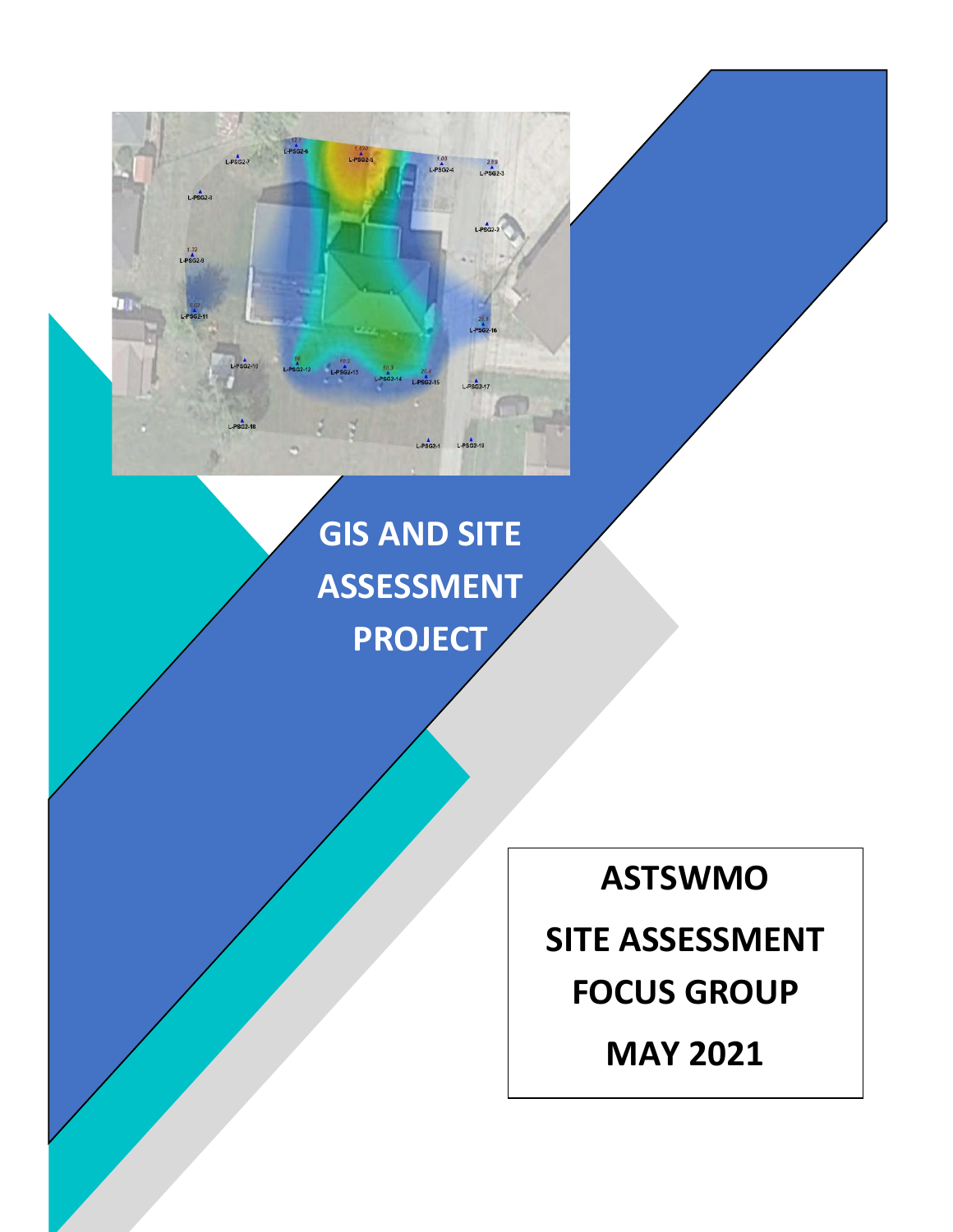# *Table of Contents*

# *Appendices*

*Appendix A: ASTSWMO Research Tool Appendix B: State GIS Research Tool Responses*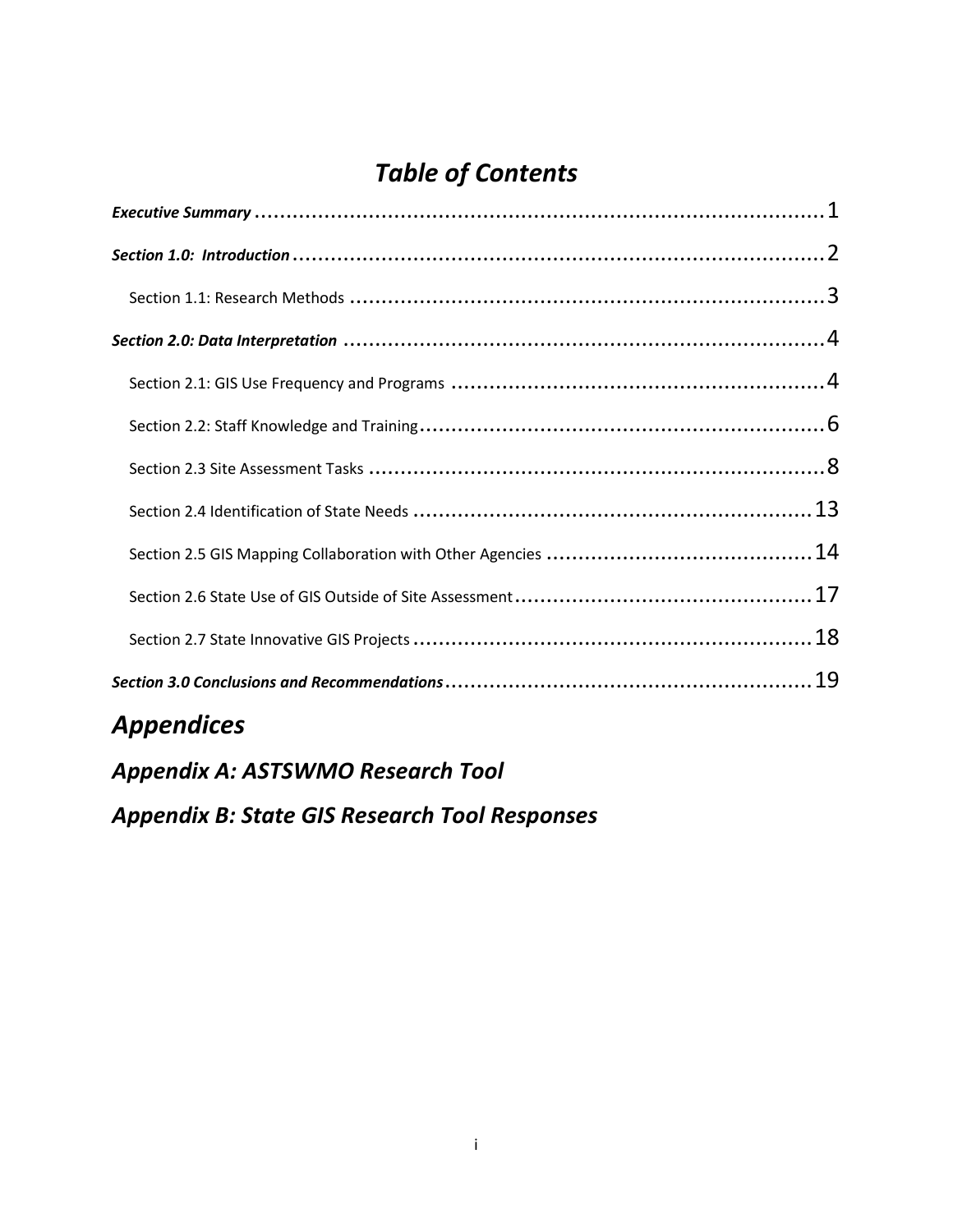# *List of Acronyms*

- ASTSWMO Association of State and Territorial Solid Waste Management Officials
- CA Cooperative Agreement
- CERCLA Comprehensive Environmental Response, Compensation, and Liability Act
- EPA Environmental Protection Agency
- ESRI Environmental Systems Research Institute
- GIS Geographic Information System
- GPS Global Positioning System
- HRS Hazard Ranking System
- IT Information Technology
- LIDAR Light Detection and Ranging
- LUST Leaking Underground Storage Tank
- NPL National Priorities List
- PFAS Per and Polyfluoroalkyl Substances
- PII Personal Identifiable Information
- RCRA Resource Conservation and Recovery Act
- USGS United States Geological Survey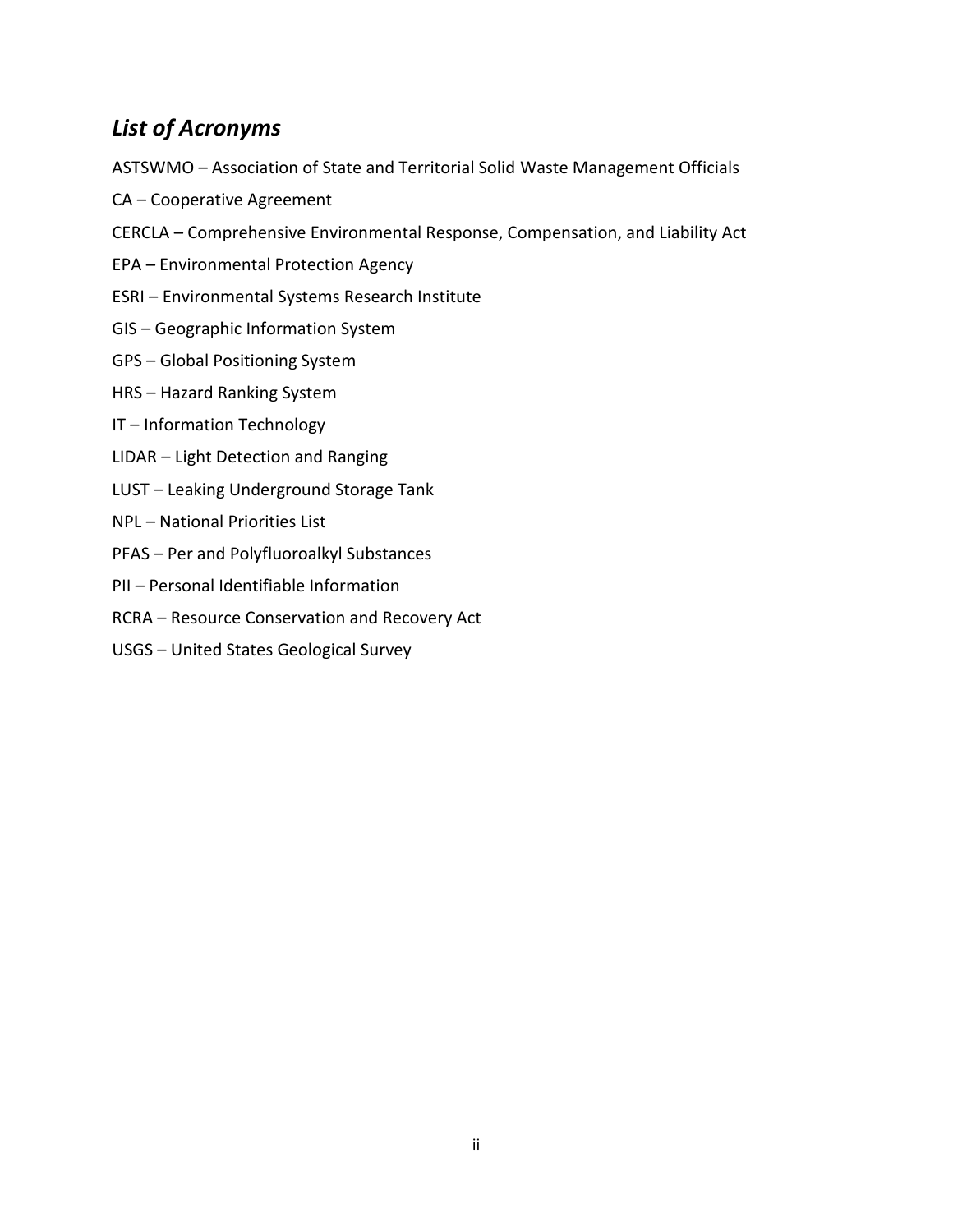# *Acknowledgements*

This document was prepared by the Association of State and Territorial Solid Waste Management Officials (ASTSWMO) Site Assessment Focus Group (Focus Group), with assistance from the U.S. Environmental Protection Agency (EPA) under Cooperative Agreement (CA) RT-83870001.

The following members participated in the development of this report:

Steve Becker, California Department of Toxic Substances Control William Bennett, New York State Department of Environmental Conservation Bill Hanrahan, New Jersey Department of Environmental Protection Rose Knox, Massachusetts Department of Environmental Protection Franziska Landes, Oregon Department of Environmental Quality Cortney Marquette, Virginia Department of Environmental Quality Arnold Mayberry, Alabama Department of Environmental Management Darryl Morgan, Kansas Department of Health and Environment (Chair) Sarah (Maggie) Ogden, New Mexico Environment Department Anne Marie Palmieri, Alaska Department of Environmental Conservation (Former Chair) Michelle Payne, Virginia Department of Environmental Quality Kyle Sandor, Colorado Department of Public Health and Environment Greg Small, Minnesota Pollution Control Agency Christoph Uhlenbruch, Kentucky Department for Environmental Protection (Vice-Chair)

The Focus Group would also like to express its appreciation to the following individuals who assisted in the development of this report:

Amy Brittain, Oklahoma Department of Environmental Quality Ellyn Fine, EPA/Office of Superfund Remediation and Technology Innovation Timothy Gannon, ASTSWMO Randy Hippen, EPA/Office of Superfund Remediation and Technology Innovation Scott Lauher, ASTSWMO

#### **ASTSWMO IS NOT PROMOTING/ENDORSING ANY PRODUCTS REFERENCED IN THIS REPORT.**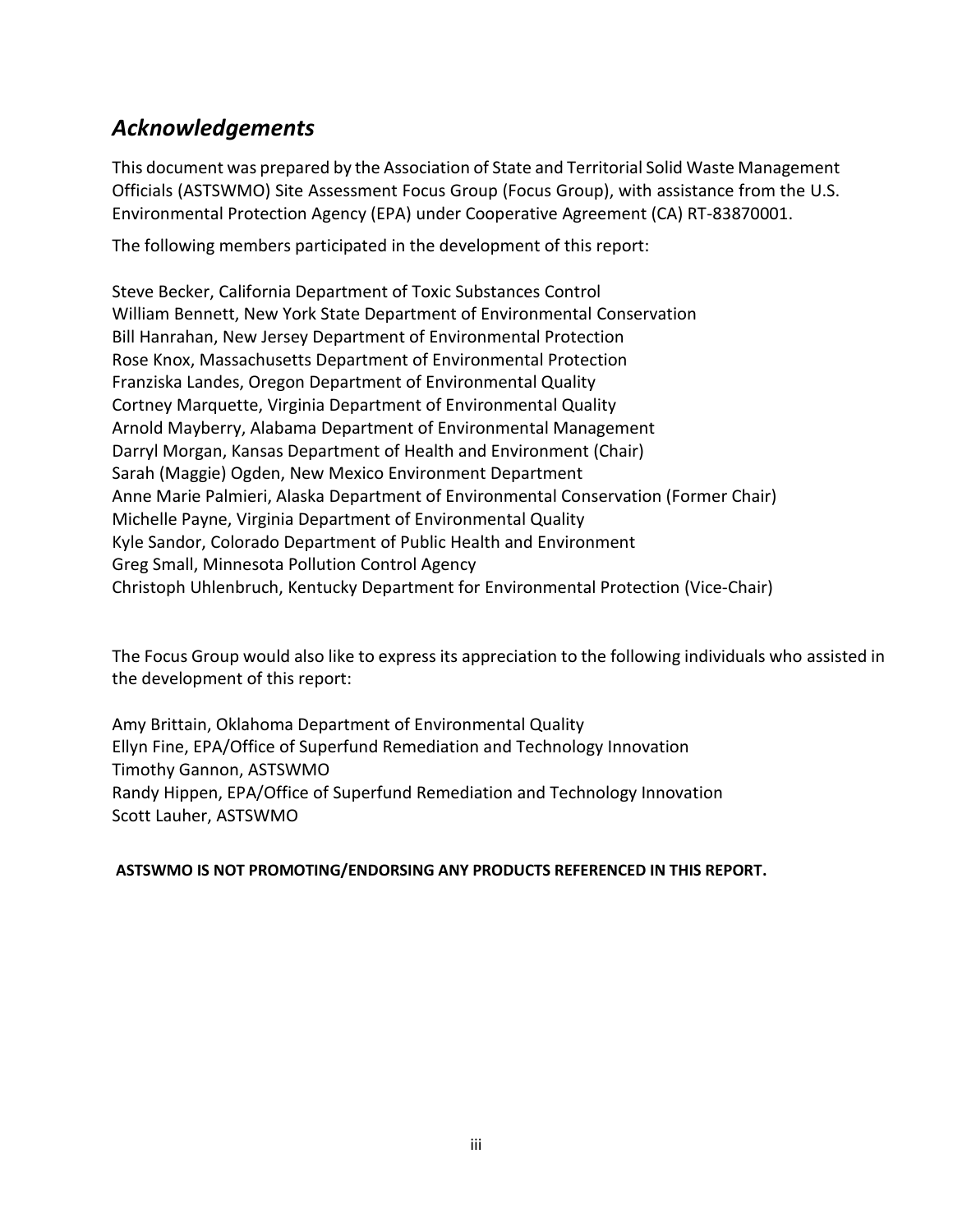### <span id="page-4-0"></span>*Executive Summary*

The Superfund Site Assessment Program, under the Comprehensive Environmental, Response, Compensation and Liability Act (CERCLA), is a partnership between the U.S. Environmental Protection Agency (EPA) and States and Territories (States). The primary purpose of the Superfund Site Assessment Program (referenced hereafter as "Site Assessment Program") is to identify releases or threats of releases of hazardous substances, pollutants, or contaminants that may endanger human health or the environment and determine whether these sites qualify for inclusion on the National Priorities List (NPL). To accomplish this, EPA and some States have entered into cooperative agreements to conduct Pre-CERCLA and CERCLA investigations at sites within their States.

Some of these States use Geographic Information System (GIS) to enhance their ability to determine if those sites qualify for the NPL. GIS is designed to capture, store, manage, manipulate, and analyze spatial or geographic data and allow users to edit data in maps, create interactive queries, analyze spatial information, and present the results of all these operations. The ASTSWMO Site Assessment Focus Group created and distributed a GIS Research Toolbox questionnaire (GIS Toolbox) to all States with the goal to determine their use of GIS in their Site Assessment Program processes, and, for ASTSWMO to share the questionnaire's key findings and provide improvement recommendations.

The following key findings were identified from the States' responses:

- GIS is an important tool for State Site Assessment programs. Most States use GIS for Site Assessment tasks, and over half use GIS frequently or all the time. States primarily use ESRI's ArcMap as their GIS software and some use Google Earth. However, access to commercial software such as ESRI's ArcGIS varied widely some States have enterprise licenses while others lack the funding to have access.
- GIS use in the Site Assessment programs is limited due to a lack of resources and staff knowledge. At least seventeen States indicate their program lacks training and/or funding to improve their GIS capabilities, and twelve States mention that inadequate equipment or lack of access to software and licenses restricts the use of GIS. States also responded that their Site Assessment Programs would benefit from EPA support through GIS training opportunities and funding to increase their GIS capabilities.
- For Site Assessment tasks, GIS is used most for the following activities: creating standardized maps, screening and prioritization of sites, field work activities, interacting with the public, environmental data management, discovery of new sites, and preparing HRS scoring packages.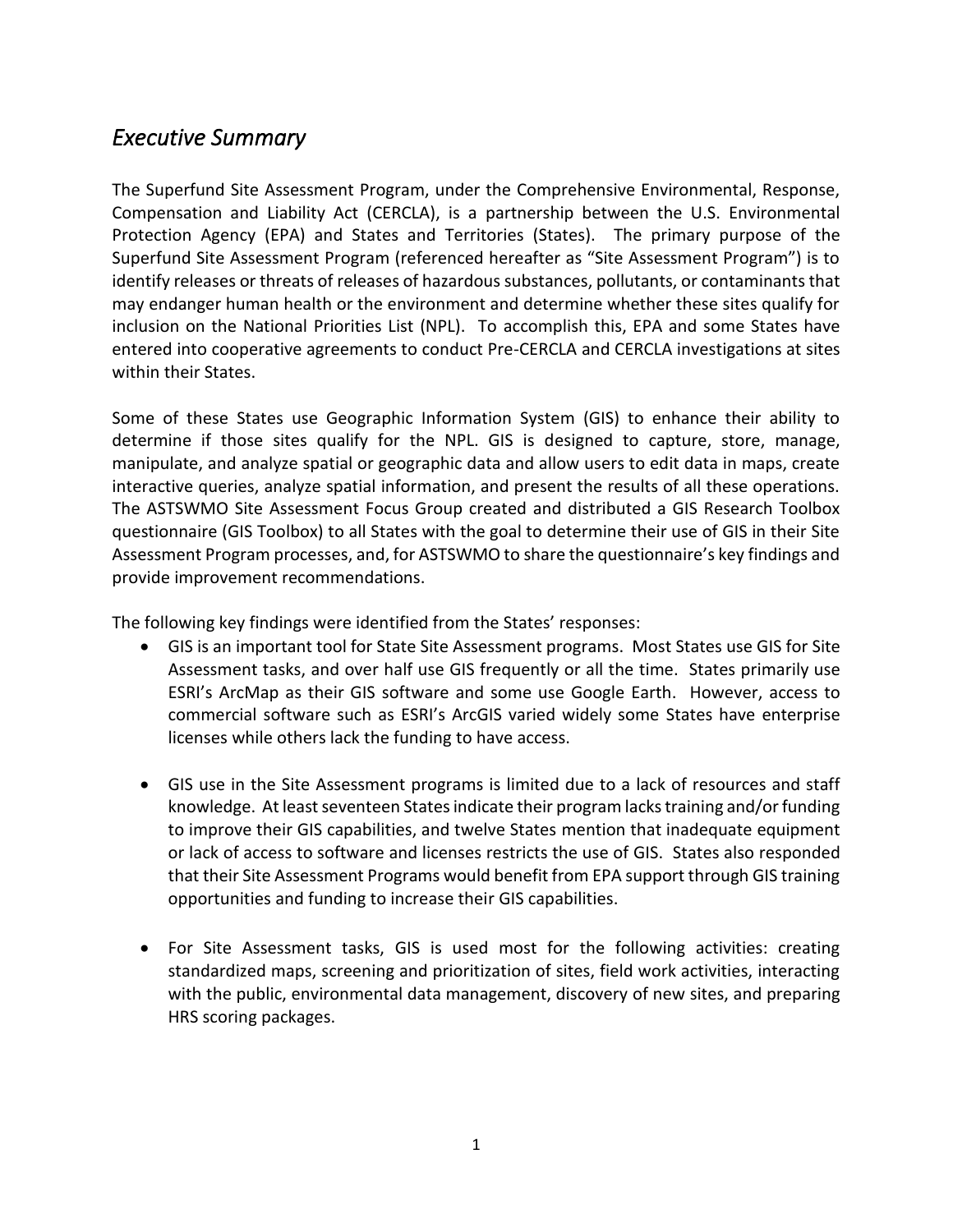- States use a wide array of spatial datasets to support Site Assessment work, including the following: (i) City/County GIS databases of property ownership information, (ii) contaminant disposal locations and environmental site locations, (iii) sensitive receptors such as schools and daycare facilities, public/private drinking water, environmental justice areas, sensitives wetlands, etc., (iv) potentially contaminating sources such as drycleaners, RCRA generators, and LUST sites, etc., and (v) others such as geologic data, aerial photography, historical Sanborn fire insurance maps, etc.
- Twenty-three States indicated that they collaborate with other agencies (State, federal, or local agencies) to share GIS mapping resources; ten States mentioned sharing GIS data with EPA. Data shared included aerial imagery, gridded maps, topographic maps, and parcel maps, and interactive GIS mapping programs. States share information via shapefiles via FTP servers; EQuIS, Scribe; ESRI ArcGIS Survey123; ESRI ArcGIS Collector; and, ESRI ArcGIS Online in connection with EPA Geoplatform. Twelve States also have public-facing GIS/Web mapping applications.

Based on the key findings for the responses to the GIS Toolbox, the Focus Group offers the following recommendations for consideration:

- EPA representatives working on Site Assessments may benefit from reviewing the findings of this report and having an open dialogue with States in their Region on the benefits of using GIS for the Site Assessment process and resources available to support GIS use.
- States performing Site Assessments would also benefit from reviewing the findings of this report to identify how they can benefit from GIS and what resources are available. States desiring to use GIS that do not have the proper equipment or training, are encouraged to explore options within their program, agency, and collaborations to acquire these resources.
- A lack of State-funded GIS resources may be addressed through federal, preremedial funding sources.
- The findings of this report indicate that more GIS information is generated by States than is shared with EPA. States and EPA Representatives may benefit from increased sharing of GIS data and maps.

# <span id="page-5-0"></span>*Section 1.0: Introduction*

The Site Assessment Program is a partnership between the U.S. Environmental Protection Agency (EPA) and States. Since its inception in the early 1980s, the Site Assessment Program has been the foundation of the national Superfund Program and has assessed more than 53,000 potentially contaminated hazardous substance sites. The task of the Focus Group is to evaluate various aspects of the Site Assessment process in collaboration with EPA in an effort to help identify areas where the process can benefit from information sharing, knowledge transfer, and training as well as the use of innovative technologies both in the office and the field.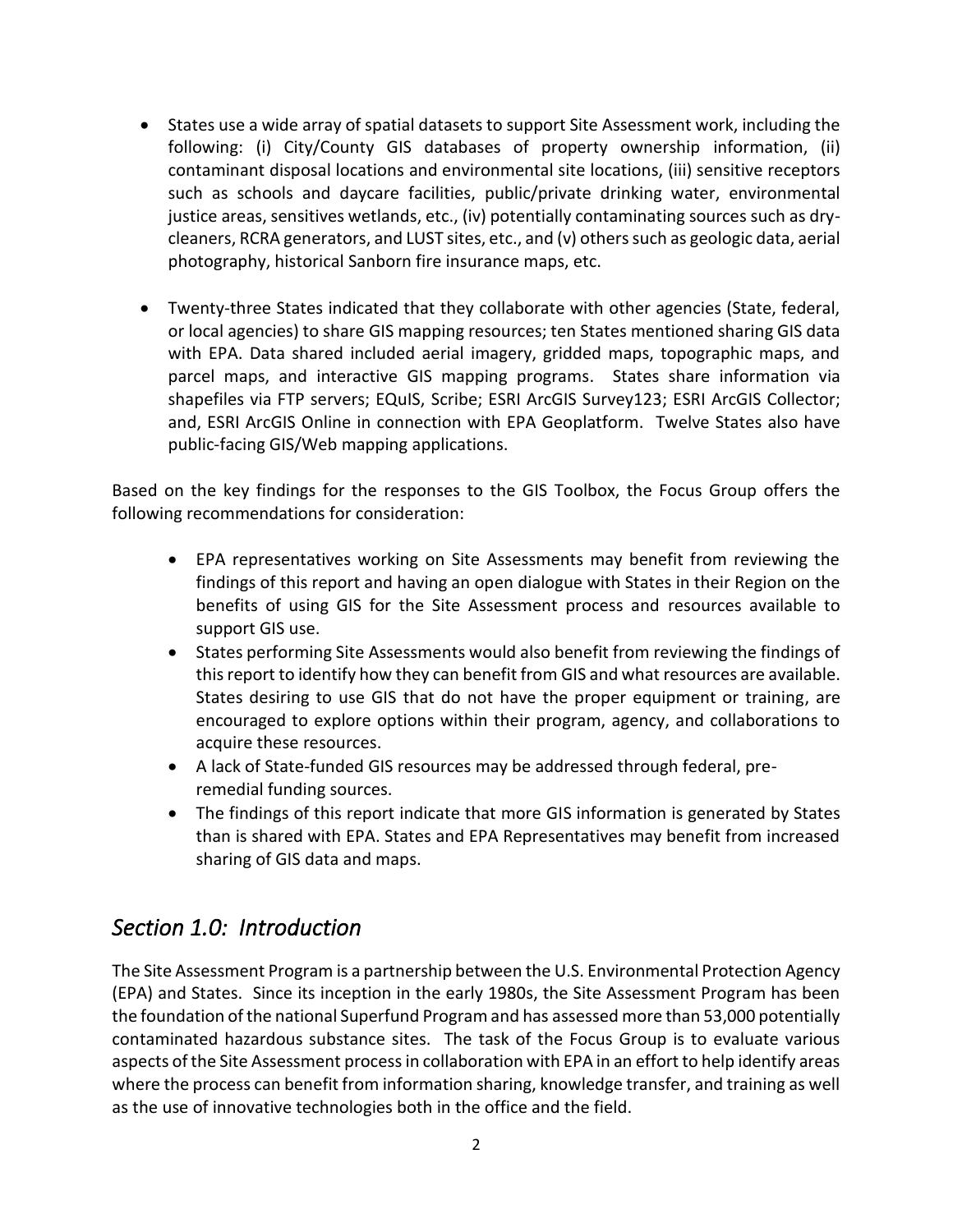For this research tool, the Focus Group was interested in determining the extent to which States utilize GIS in the Site Assessment process and identifying particular areas where GIS is the most useful. To achieve this, the Focus Group created and provided a GIS Toolbox to all States to determine their use of GIS in their Site Assessment program processes. The goal of this report is as follows:

- Obtain, summarize and report information about States' use of GIS;
- Identify where ASTSWMO can help States share examples of using GIS in their Site Assessment programs; and,
- Provide key findings and recommendations regarding the use of GIS in Site Assessment Programs.

#### <span id="page-6-0"></span>*Section 1.1: Research Methods*

In late 2018, the Focus Group identified GIS as a robust technology that is utilized by States to varying extents. The Focus Group was interested in determining how GIS is used and if there are limitations that could be overcome by shared knowledge and collaboration between States or designated support (hardware or training) from EPA. The Focus Group began by developing a problem statement which read, "*States evaluate a variety of different sites, from those which present very little risk to those which may pose a higher risk to human health and the environment that might be proposed for the NPL or referred to State Superfund programs. Many States rely on GIS capabilities to assist them with a variety of site assessment tasks including the discovery of new sites, the screening and prioritization of sites, field work activities, environmental data management, creating standardized maps, interacting with the public, and preparing Hazard Ranking System (HRS) scoring packages. However, due to the relative complexity of available GIS tools and software applications, States might not have sufficient resources (staff, funding, equipment or training) to benefit from, or take advantage of, the full potential of GIS capabilities.*"

The Focus Group developed a GIS Toolbox and provided the research tool to the ASTSWMO State Site Assessment contacts in April and May 2019. Thirty-six States responded to the research tool. The Focus Group set a high response rate goal and employed strategies to boost the response rate through:

- Personalizing the contact with States by having each Focus Group member send an email invitation with a direct hyperlink to the GIS Toolbox to States in their Region;
- Limiting the length of the GIS Toolbox;
- Designing a user-friendly electronic GIS Toolbox with clear instructions;
- Allowing adequate time to complete the GIS Toolbox;
- Explaining why the research is important and how the results will be used; and,
- Sending e-mail reminders encouraging States to participate.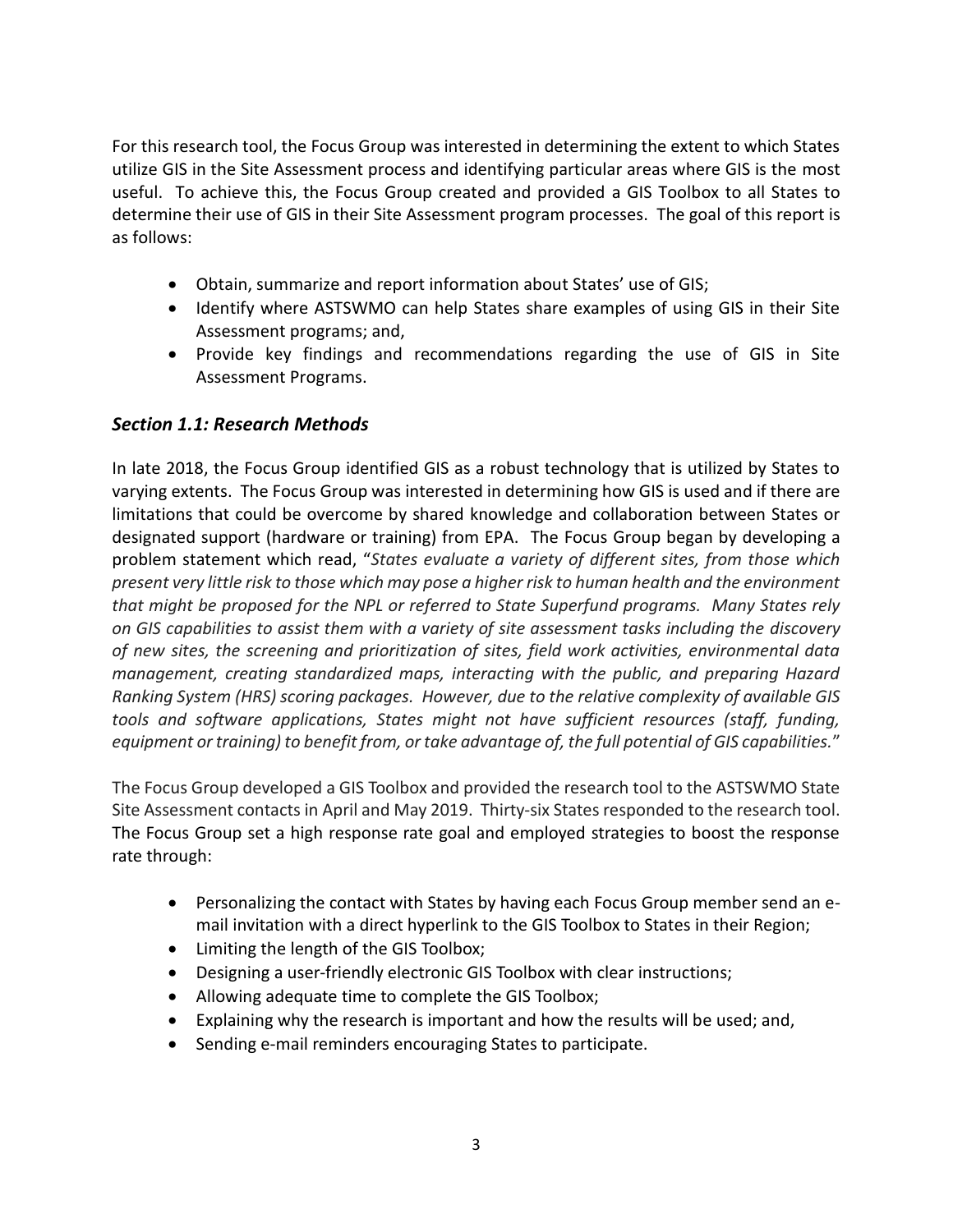To ensure confidentiality of the thirty-six responding States and the protection of Personal Identifiable Information (PII), the Site Assessment Focus Group has removed the State names throughout this document. The States will be referred to as State 1 through State 36. States were also encouraged to offer their own unique responses to many questions and add comments or suggestions to provide a broader framework for their responses. The GIS Toolbox and the associated response comments are located in the following appendices:

Appendix A: ASTSWMO Research Tool Appendix B: State GIS Research Tool Responses

State responses are included exactly as received except for their State name or agency. The responses provided in the appendices are in Excel format.

# <span id="page-7-0"></span>*Section 2.0: Data Interpretation*

The Focus Group provided the States the GIS Toolbox to determine State use of GIS in their Site Assessment program processes. The following Sections discuss, and show graphically, the State responses to the GIS Toolbox and how this relates to the following GIS processes:

- GIS use frequency and programs;
- Staff knowledge and training of GIS;
- Site Assessment GIS Tasks;
- Identification of State GIS Needs;
- GIS Collaboration with local, State, and federal agencies;
- GIS Usage within Post-Site Assessment Remedial programs; and,
- Innovative GIS projects.

#### <span id="page-7-1"></span>*Section 2.1: GIS Use Frequency and Programs*

The States were provided the questions below to determine how often they use GIS software to identify sites or perform Site Assessments, and what software and data sets States use the most.

Question: *"How often does your State use GIS software to identify sites or perform Site Assessments at sites."*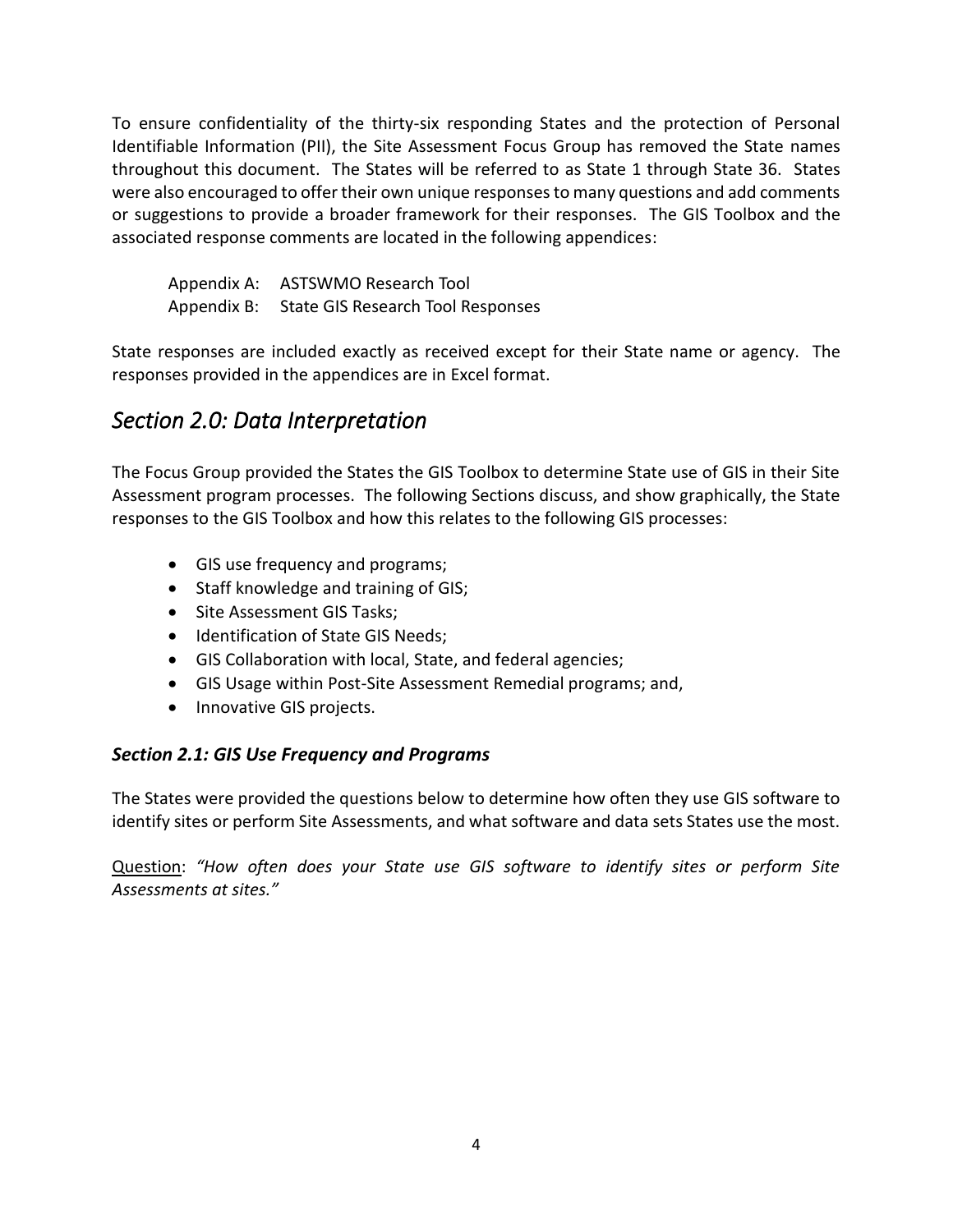

#### **Graph 1: Frequency of GIS Usage**

State responses indicate that GIS is an important tool in the Site Assessment process. A total of 86% of responding States indicate GIS is used for some type of Site Assessment activities and over 55% of responding States indicate GIS is used frequently or all the time.

Five States (14%) responded that GIS is not used for their Site Assessments and three of these five States (8%) indicated in other responses to the survey that GIS resources were limited. Two States responded that GIS would be beneficial to all Site Assessment tasks and one State responded that they are currently developing their GIS capabilities to be applied to Site Assessment.

*Follow-up Question: "What software programs and data sets does your State utilize the most for the purpose of identifying sites and performing Site Assessments? If "Not at all", please explain?*  The five States that answered "Not at all" to the previous question did not provide a response to this follow-up question. The other thirty-one State responses varied, with about half providing information on hardware and software and half providing information on data sets. Hardware and software identified were generally consistent, while data set usage responses were more varied. Several interesting and detailed responses were provided describing application of data sets to Site Assessment.

Approximately two-thirds of the States which responded to this question, identified ESRI Arc Map and/or one of its components as the software used for Site Assessment. Several other related ESRI products were identified by States including: ESRI Collector; ESRI Survey 123; ESRI Explorer; and, Desktop Editor. ESRI ArcMap is clearly the standard commercial GIS software used by State agencies across the country. Several other hardware and software programs were identified including (response numbers in parenthesis): Google Earth (7), General GPS/Trimble (3), Pathfinder Office (2), Earthsoft EQuIS (1), Rockworks (1), Enviro Insite (1), Python (1), Virtual Sampling Plan (1), Surfer (1).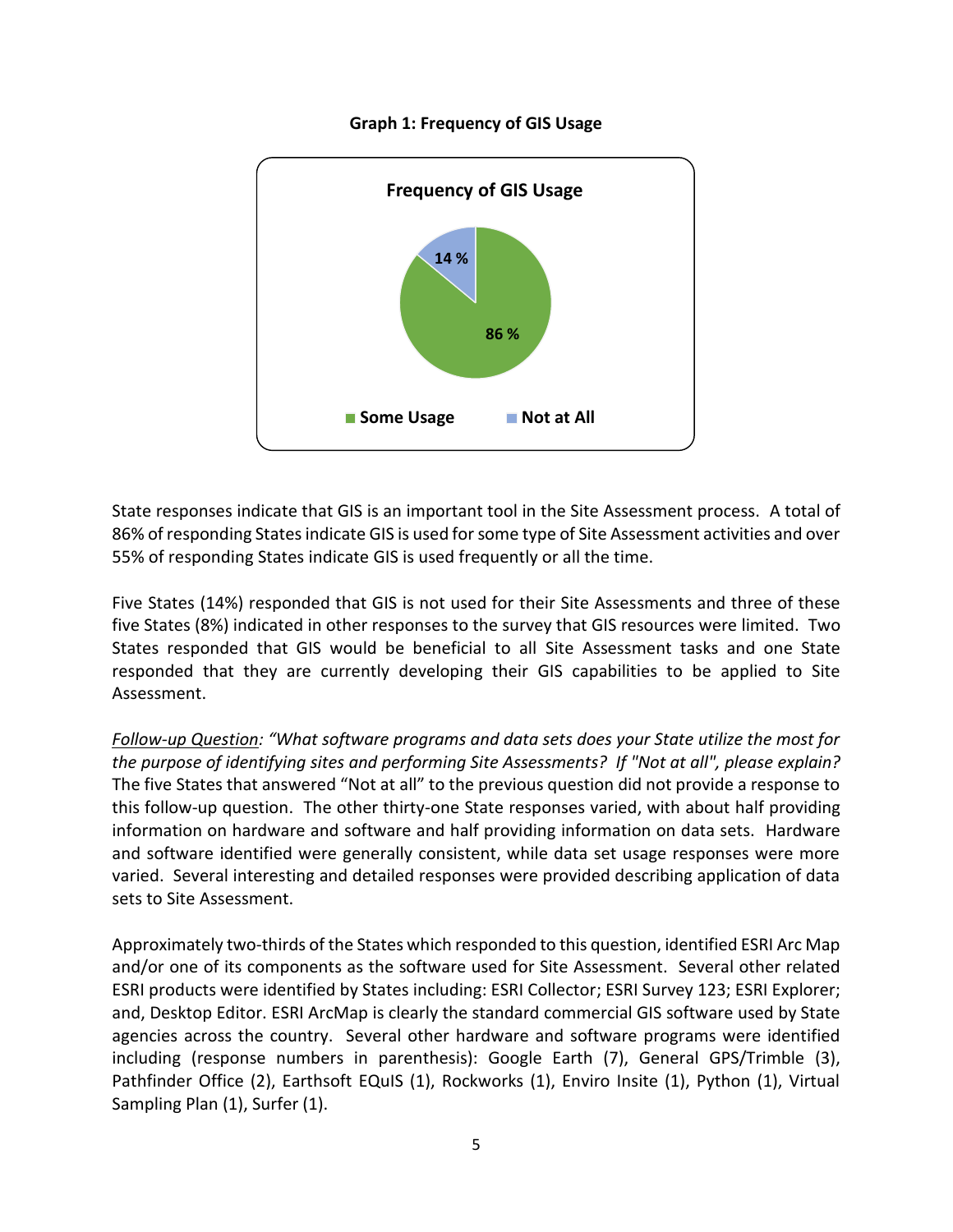Five States specifically identified internal GIS programs. It was unclear based on responses whether these software packages were based on commercial software. Several other States likely have similar systems based on their responses referring to the organization of internal data sets. Synthesizing State responses creates a helpful resource of GIS datasets frequently used and applicable to Site Assessment. Commonly identified datasets and data types included the following:

- Sensitive environmental areas;
- Environmental justice areas;
- Schools and daycare facilities;
- Remediation and/or property site boundaries;
- Private and public supply well locations;
- Digitalized USGS quadrangle maps;
- Aerial photography;
- USGS historical aerial photography;
- USGS groundwater inventory;
- Historical Sanborn fire insurance maps;
- Digital elevation models; and,
- Census, LIDAR, geologic, RCRA, and LUST data.

States using GIS indicated that GIS can be vital to link contaminant data sets to receptor datasets to determine if contaminated sites pose a risk to receptors. A State provided a great example of how they use a Python script and GIS to *"triage"* new environmental sites. Their script *"looks at nearby features to give the site a preliminary triage score that can help identify risks to human health or the environment. This is an internal use only score that does not claim to address all the risk at a site."*

This State also indicates that all their environmental agency computers have ArcMap installed and that they have an enterprise license agreement with ESRI. Other States indicate in their responses that funding and licensing of ESRI software is a limiting factor in their ability to use GIS for Site Assessment tasks.

#### <span id="page-9-0"></span>*Section 2.2: Staff Knowledge and Training*

The States were provided the questions below to determine the knowledge and expertise of GIS software in their program, as well as access to training.

Question: *"Please rate your Site Assessment Program staff's knowledge, skill, and expertise with GIS software."*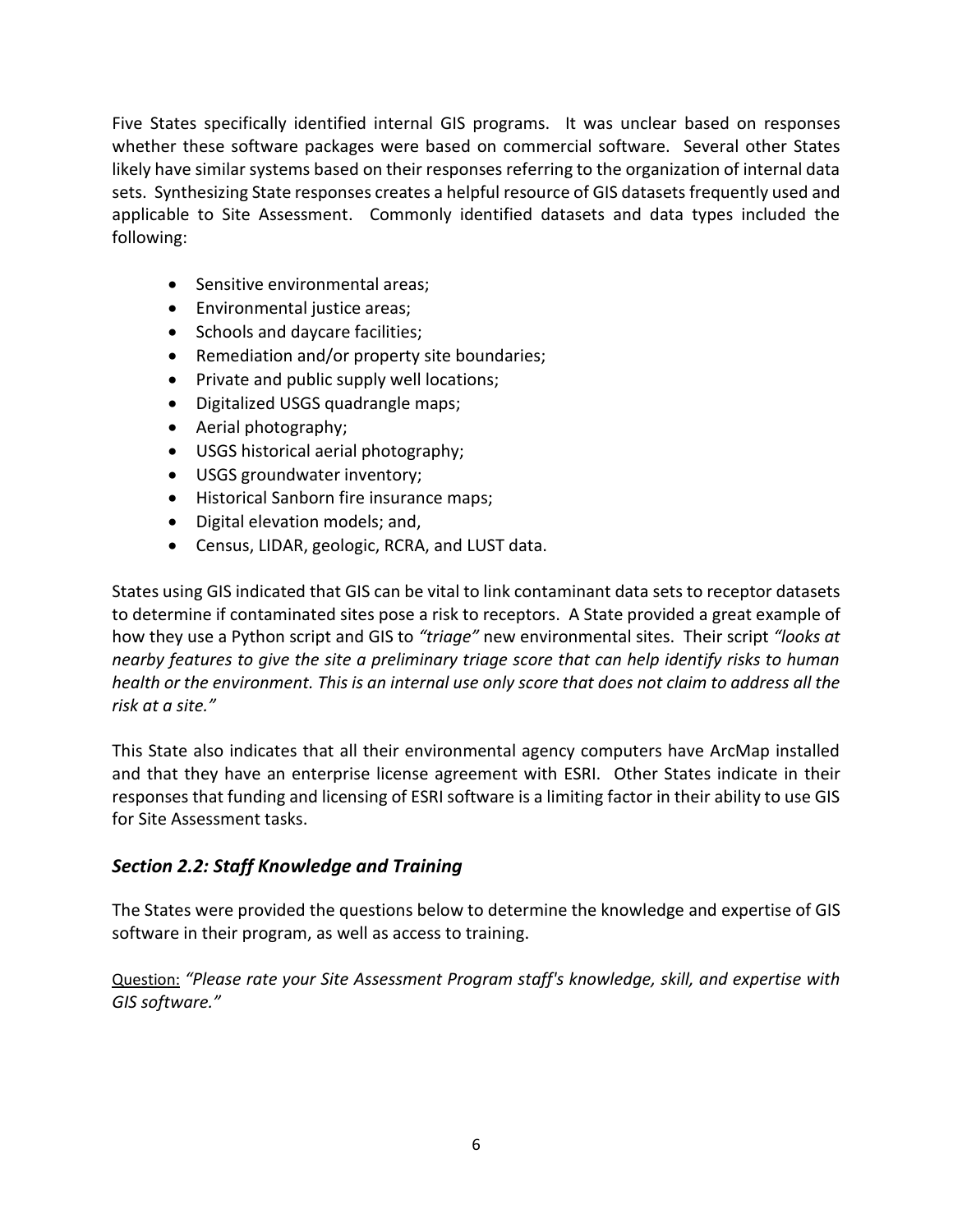



Most States (26 States, 72%) indicate their Site Assessment staff have an intermediate proficiency in GIS. Only nine States (25%) indicate their Site Assessment staff either have no experience (2 States, 6%) or beginner-level experience (7 States, 19%). One State (3%) indicates their Site Assessment program has expert proficiency in GIS. However, the expertise level in State agency programs appears to have broad ranges and, may be indicative of subjectivity of the respondents. Four State responses to the follow-up question specifically described a range of GIS capabilities within their programs from beginner to advanced. Additionally, three of the State responses identified GIS expertise in other agencies of their State which were available for GIS support. One State which answered "none" to this question mentioned in their response that their State no longer has a GIS program. Other States cited similar limitations including:

- Inadequate or basic GIS software training;
- Turnover of staff knowledgeable in GIS; and,
- Skill and expertise in GIS software.

Question: *"What types of GIS training courses have been available to your Site Assessment Program staff over the last five years (for example, basic GIS, Python training, online courses)."* State responses indicate the primary types of GIS training courses are basic internal classes and vendor (primarily ESRI) online courses. These types of training were referenced in over half of the responses to this survey. Responses implied that Site Assessment staff are encouraged to take these types of classes to obtain an intermediate proficiency in GIS. Several other training courses were identified, including:

- Conference attendance (2);
- Advanced external courses (2); and,
- GPS training (1).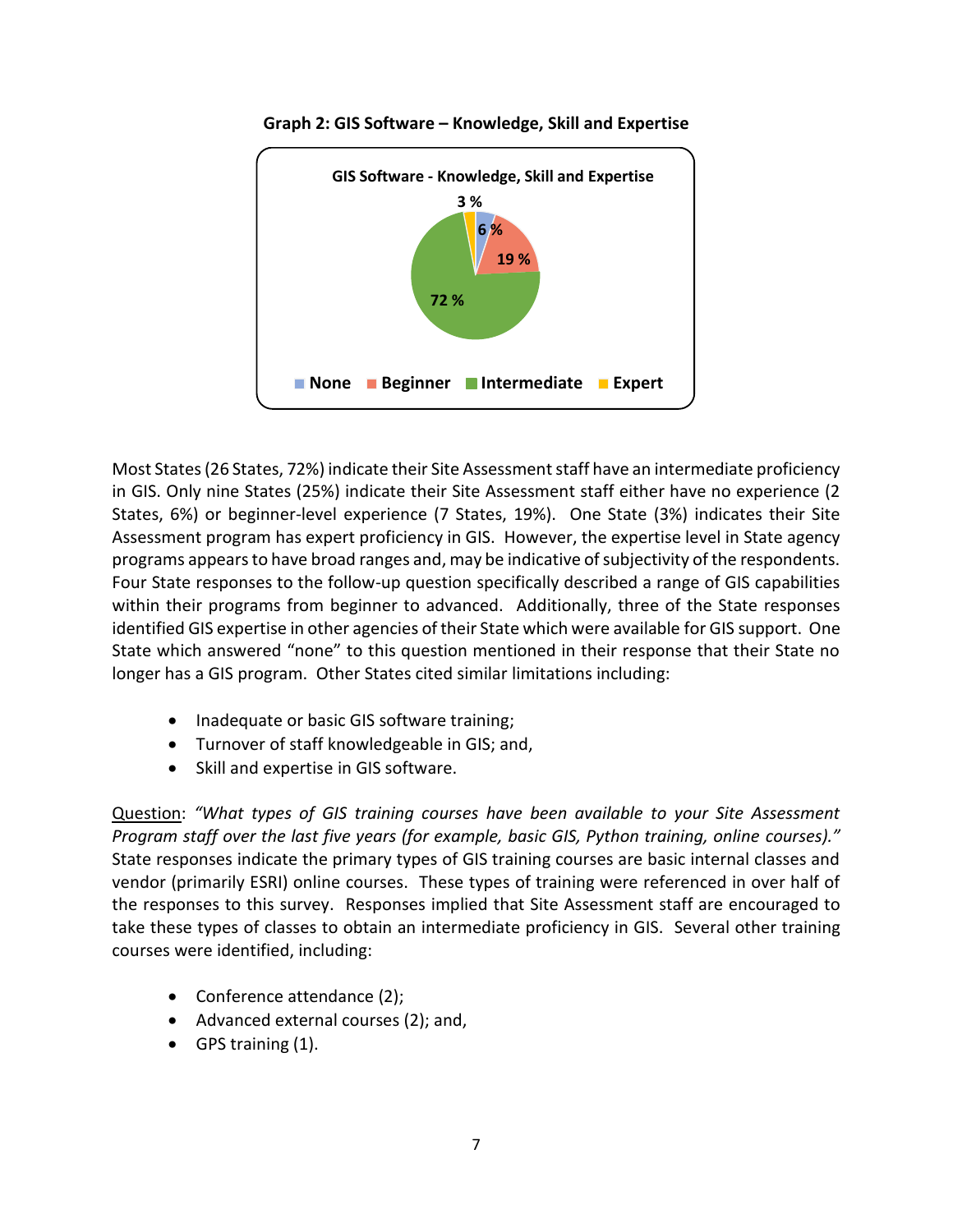Two States responded that their Site Assessment staff joined their agency with at least intermediate knowledge of GIS through college courses or previous employment experience.

#### <span id="page-11-0"></span>*Section 2.3 Site Assessment Tasks*

The States were provided the question below to determine if their Site Assessment Program uses GIS to complete particular Site Assessment tasks and to rate the importance of GIS in completing the task on a scale of  $0 - 10$ . For the purposes of this evaluation, a response of 0-3 is interpreted as not important, 4-6 is interpreted as moderately important, and 7-10 is considered highly important. The following are the tasks identified in the GIS Toolbox:

Question: *"Has your State's Site Assessment Program benefited from the use of GIS for Discovery of New Sites, Screening and Prioritization of Sites, Field Work Activities, Environmental Data Management, Creating Standardized Maps, Interacting with the Public, or Preparing HRS Scoring Packages?* 

*Follow-up Question: If so, please tell us about one (or more) Site Assessment task(s) where the use of GIS has improved efficiency in your State program. If not, please explain why."*



**Graph 3: Discovery of New Sites**

State responses for the Discovery of New Sites question indicate that this use of GIS is moderately important (average result 5.1), with three States rating New Site Discovery with a 10. Interestingly, eighteen States rate *Discovery of New Sites* with a score of 5 or lower and eighteen States rate this use with a score above 5.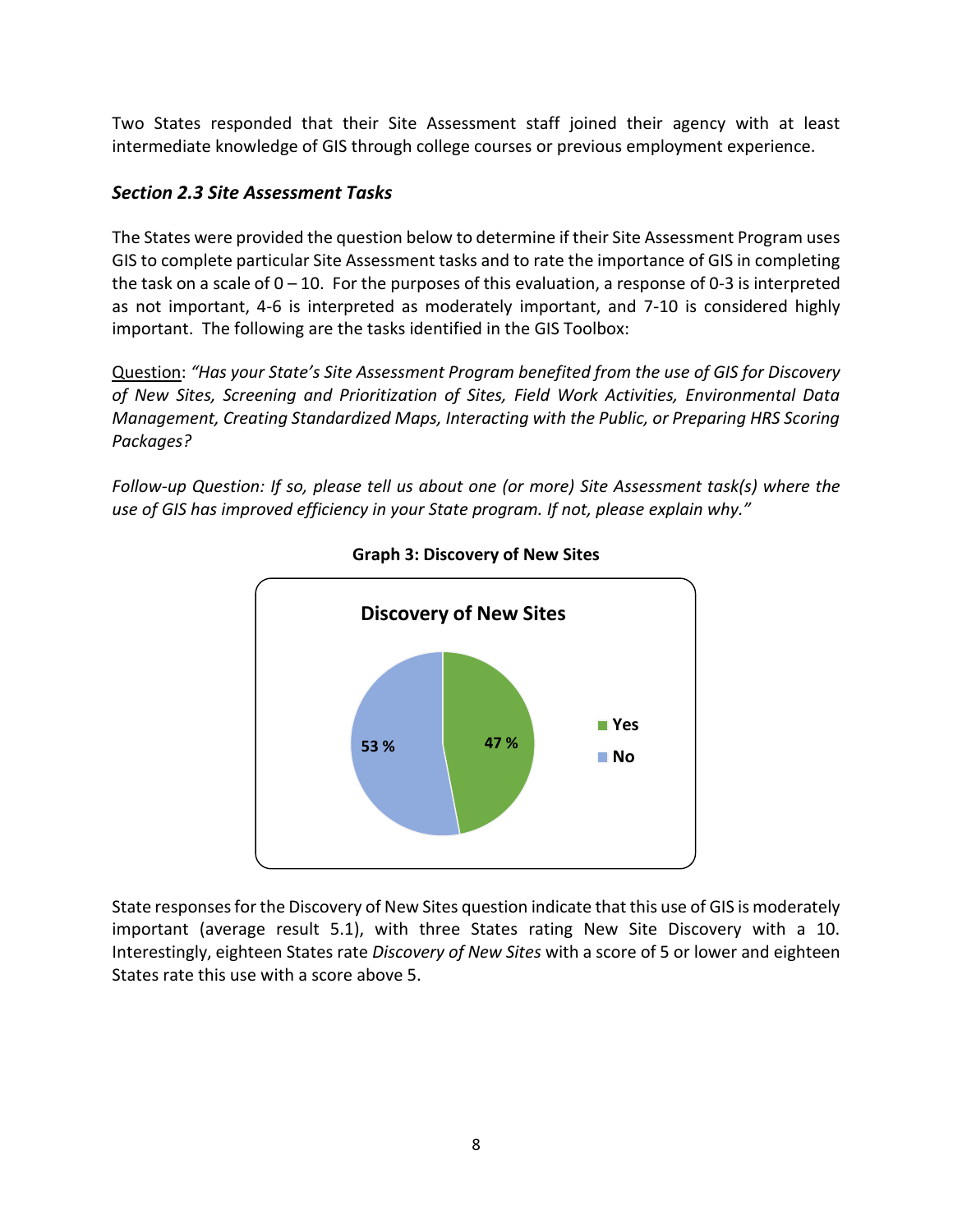

**Graph 4: Screening and Prioritization of Sites**

State responses for the Screening and Prioritization of Sites question indicate 75% of States utilize GIS to make screening and site prioritization decisions; this is the second most frequent use of GIS by States. States indicated that this use of GIS is moderately important (average result 6.7), with six States rating Screening and Prioritization of Sites with a 10. The average rating increases to almost 8 when looking at States that responded "Yes" to the first part of the survey question.





State responses for the Field Work Activities question indicate that 72% of respondents utilize GIS in some capacity while conducting field work activities for their State's Site Assessment Program. States indicated that this use of GIS is moderately important (average result 6.5); however, almost 28% (10) of responding States rate *Field Work Activities* with a 10. The average rating increases to 9 when looking at States that responded "Yes" to the previous question.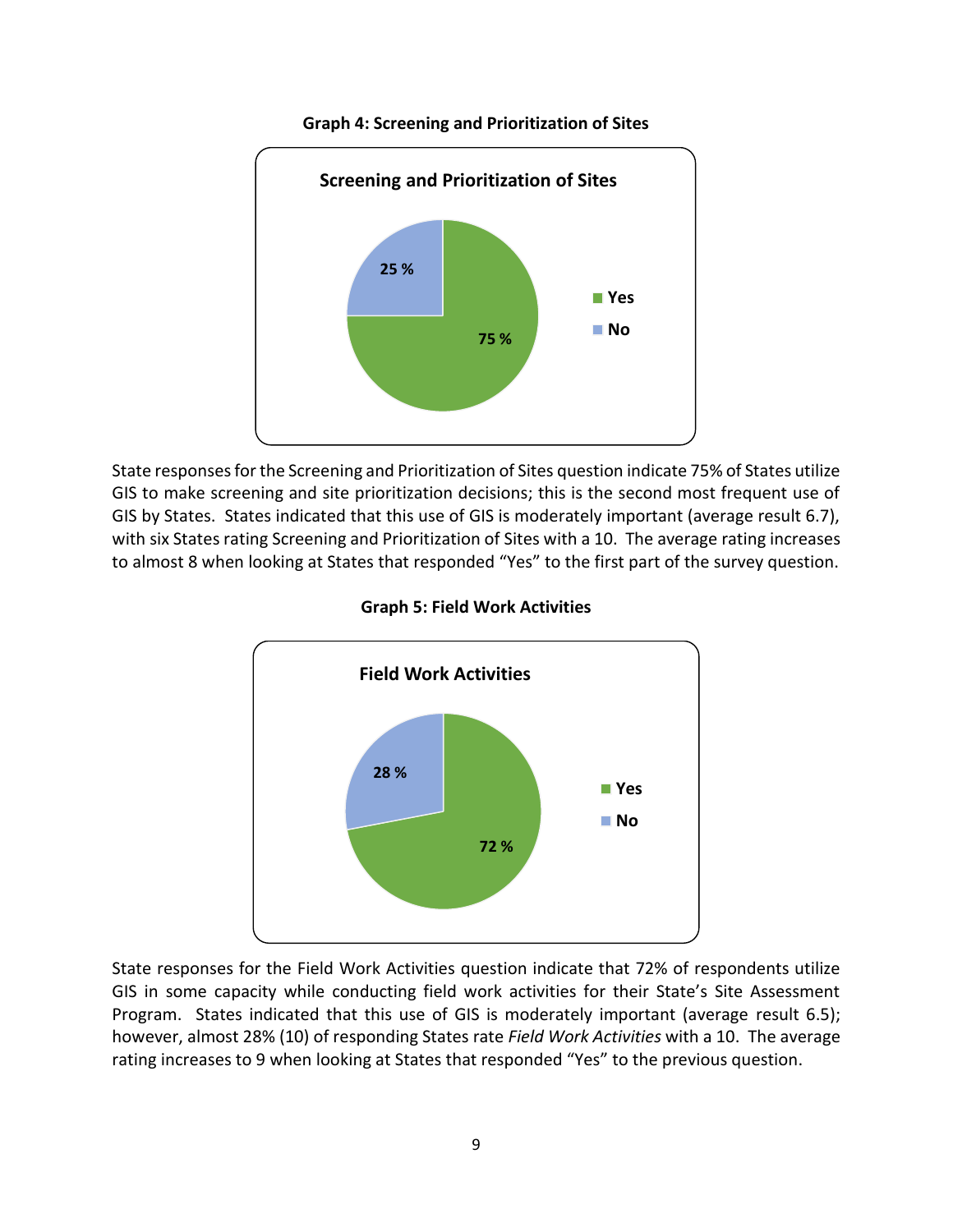

#### **Graph 6: Environmental Data Management**

State responses for the Environmental Data Management question indicate that 64% of States utilize GIS in some capacity for managing environmental data. States indicate that this use of GIS is highly important (average result 7.1), with five States rating Environmental Data Management with a 10. Of the responding States that replied "No", more than 50% of States rated the importance of using GIS for environmental data management as a 7 or higher.





State Reponses for the Creating Standardized Maps question indicate that 78% of States utilize GIS to create standardized maps; this is the most popular use of GIS by States. States indicated that this use of GIS is highly important (average result 8.4), with almost 50% (17) of responding States rating *Creating Standardized Maps* with a 10.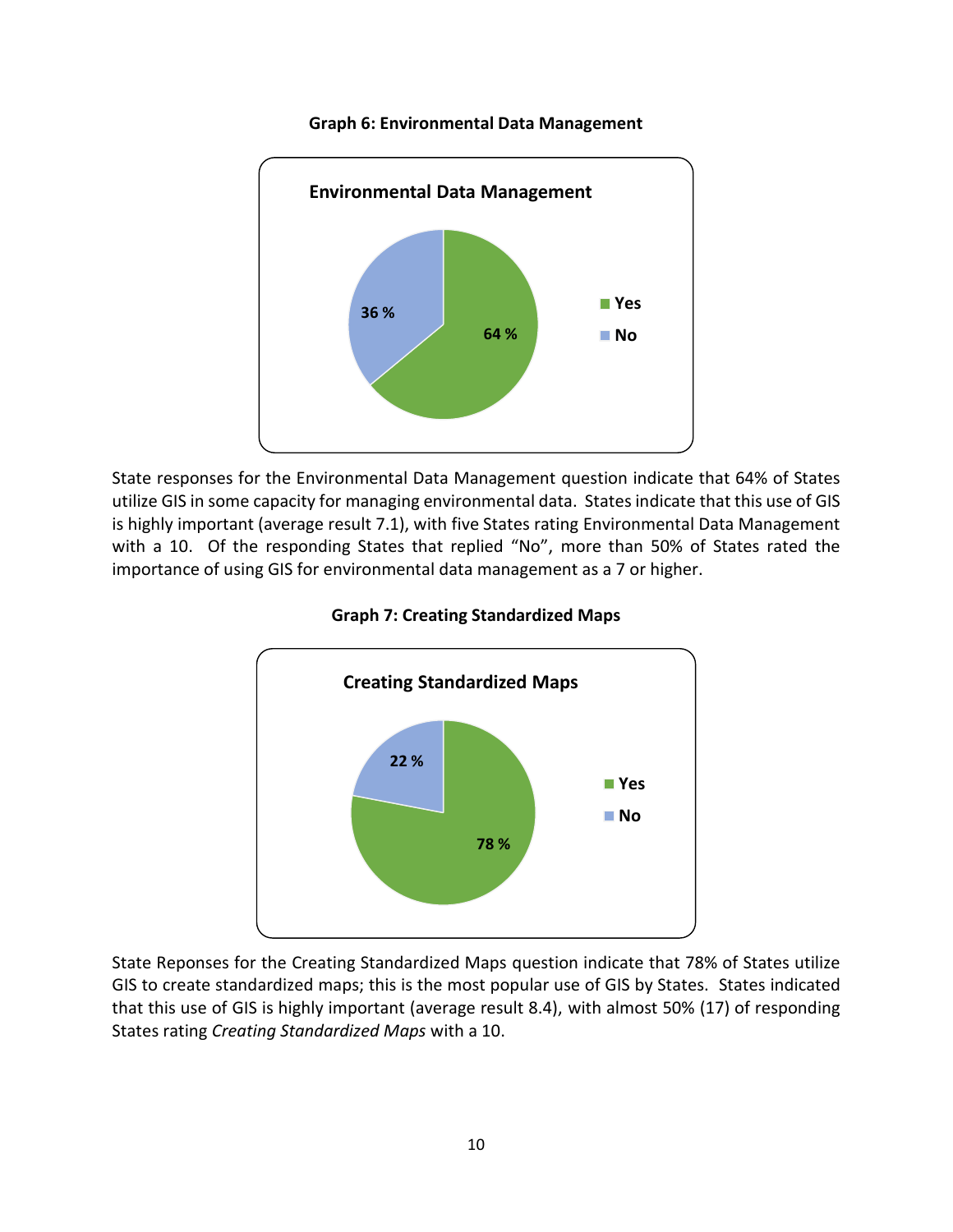

#### **Graph 8: Interacting with the Public**

State responses for the Interacting with Public question indicate that 67% of States utilize GIS for the purposes of interacting with the public in some capacity. States indicated that this use of GIS is moderately important (average result 6.6), with five States providing a rating of 10.





State responses for the Preparing HRS Scoring Packages question indicate that 36% of respondents utilize GIS for the purposes of preparing HRS packages. States indicated that this use of GIS is on the lower end of moderately important (average rating 4.4), with six States providing a rating of 10. Of the respondents that replied "yes" to the previous question, nine States rated the importance of using GIS to prepare HRS Scoring packages with a 7 or higher. Thus, it appears that for those States that do use GIS for this purpose, it is important. It is interesting to note that in the 2017 Site Assessment Program Analysis paper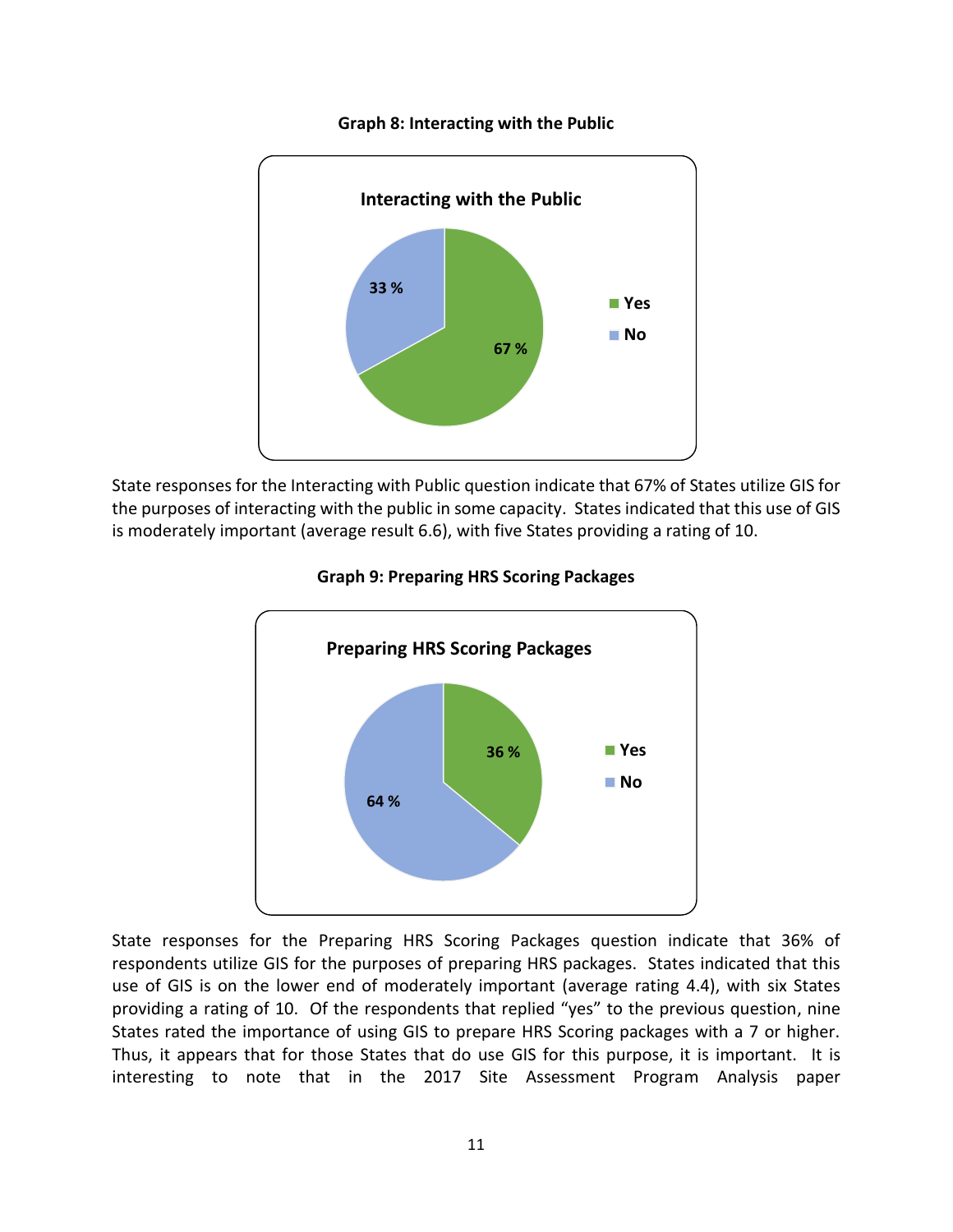[\(http://astswmo.org/site-assessment-program-analysis/\)](http://astswmo.org/site-assessment-program-analysis/), the Focus Group learned that many States do not actually complete the HRS scoring packages.



#### **Graph 10: GIS Usage Benefits Site Assessment Program**

State responses for the GIS benefitting their State Site Assessment Program question indicate that 78% (28) of the States benefit from the use of GIS and 22% (8) of the States have not benefitted from the use of GIS. Of these eight States, five States indicated their programs have little or no GIS capability. However, one of these States indicated that much of their Site Assessment work is conducted by State contractors and generally the contractor uses GIS extensively. Two States indicated that GIS is used in other agency programs, but that the Site Assessment Program does not have access to it. One State indicated they do not have a Site Assessment Program.

The twenty-eight States that benefitted from the use of GIS, used it for the following tasks, in order of greatest number of States:

- Creating Standardized Maps (28 States);
- Screening and Prioritization of Sites (27 States);
- Field Work Activities (26 States);
- Interacting with the Public (24 States);
- Environmental Data Management (23 States);
- Discovery of New Sites (19 States); and,
- Preparing HRS Scoring Packages (13 States).

Many States responded that they have a publicly available web GIS application that can be used to locate sites and access information regarding those sites. Some of these systems allow the user to access specific reports and data, while others do not. Several States mentioned that they use GIS to identify private wells which might have been impacted from contaminated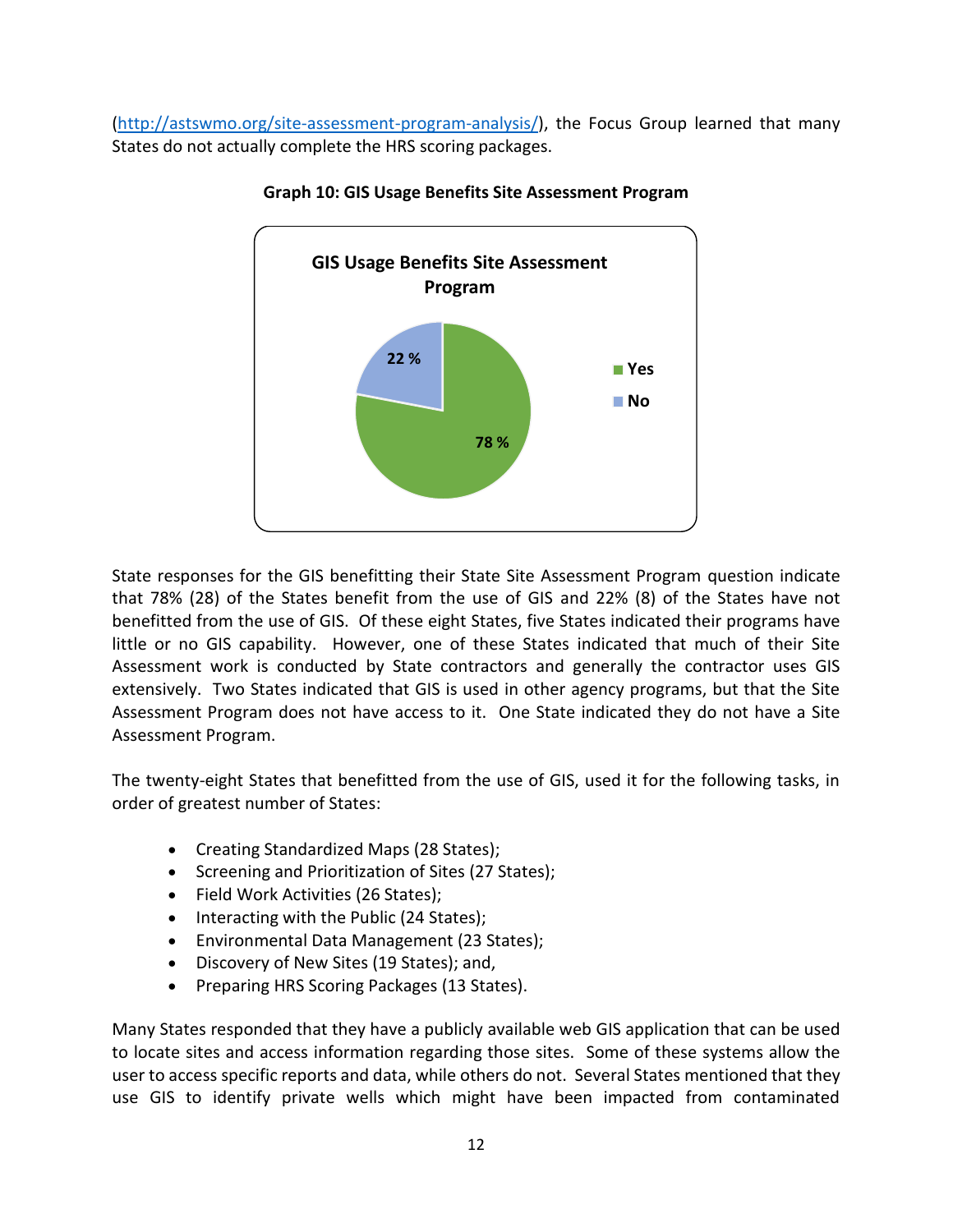groundwater at a site. The creation of standardized maps was identified as a use that increases efficiency at several States. Another State's usage of GIS includes projects to re-assess closed sites that were closed before subsurface vapor intrusion was fully understood as an exposure pathway, particularly with the chlorinated ethene sites. Several other States are using GIS in their assessments for identifying per- and polyfluoroalkyl substance (PFAS), chlorinated solvents, and other contaminant sites to identify or manage potential exposure pathways.



<span id="page-16-0"></span>*Section 2.4 Identification of State Needs* 

States were provided the questions below to determine the limiting factors for State environmental programs use of GIS and if State Site Assessment Programs would benefit from EPA support/funding to increase GIS capabilities.

#### *Question: "The use of GIS in environmental programs is often controlled by limited resources and/or training. What are the main reasons which limit your State's use of GIS?"*

GIS usage is limited in most State Site Assessment Programs due to a lack of resources and time according to the thirty-six responding States. The results weighed heavily on funding constraints to develop and improve GIS expertise for inexperienced staff members. At least seventeen States (47%) indicate their program lacks the training and/or funding to improve their GIS capabilities. One State indicates their State relies on Information Technology (IT) staff to complete their advanced GIS tasks. They recommended that advanced level GIS tasks should be delegated to individuals that use it daily, otherwise software fluency is difficult to maintain. Several States from EPA Regions 2, 4, and 7 suggested that expertise is difficult to maintain because of the rate of staff turnover within their program. Inadequate equipment or a lack of access to software and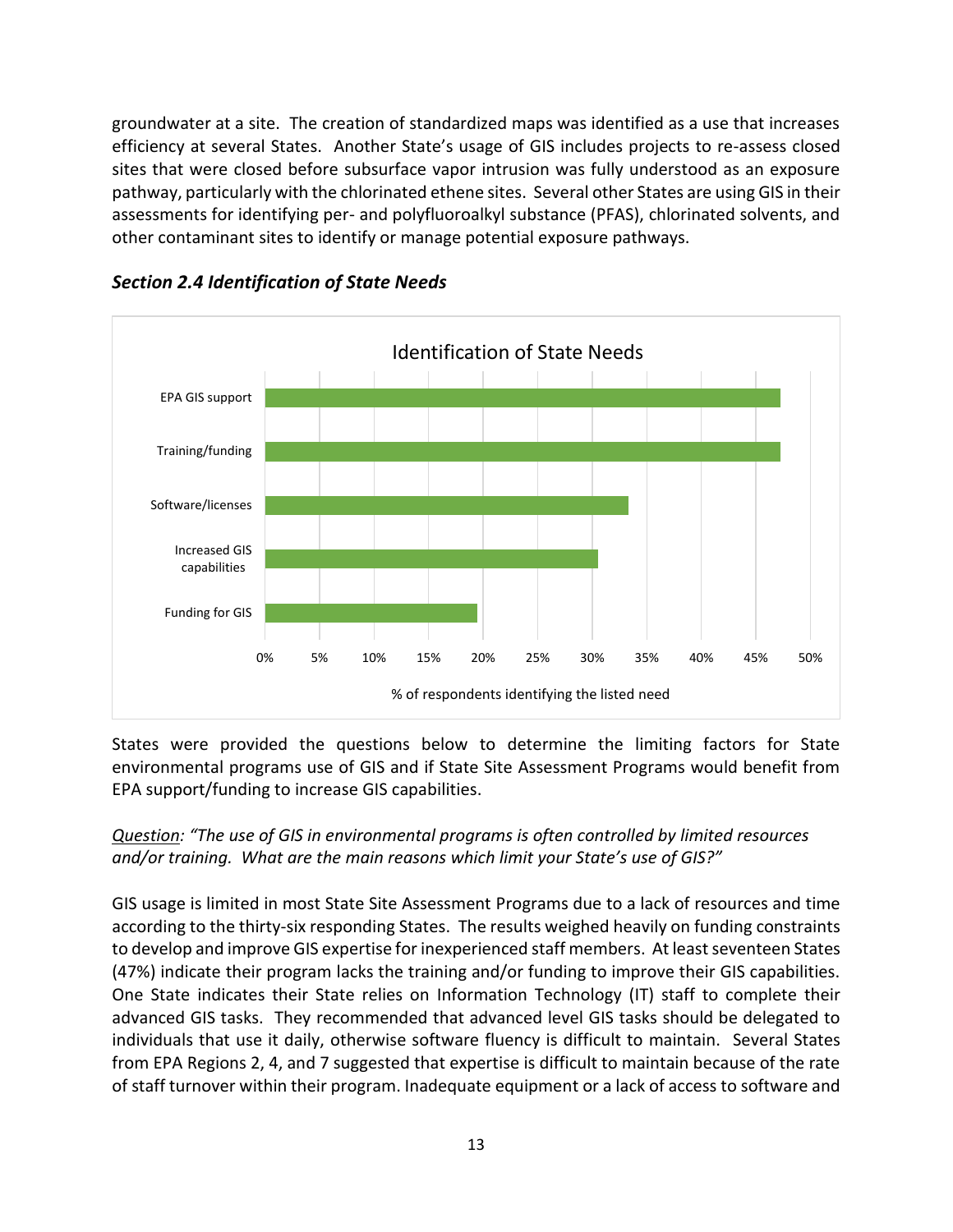licenses restricts GIS use in at least twelve States (33%). A lack of direction, value, or support from management was expressed by four States in EPA Regions 4, 5, and 10.

Question: *"Would your State's Site Assessment Program benefit from receiving more EPA support and/or funding for increasing your GIS capabilities? If so, please describe what that support might entail."*

State responses from seventeen States (47%) indicate their Site Assessment Programs would benefit from EPA support through GIS training opportunities. Of these, at least three States (8%) requested more direction and guidance from EPA regarding the types of datasets and/or GIS processes EPA would like the States to use. Four States (11%) responded "no" to this question. Two of these States indicated they already have funding and GIS support mechanisms in place, and a third clarified that GIS assistance could be helpful in the future, after EPA starts to integrate these tools. At least one State expressed that EPA has already been instrumental in advancing their usage of GIS in Site Assessment. Eleven States (31%) from six EPA Regions said their Site Assessment Programs would benefit from funding to increase their GIS capabilities. At least seven States (19%) from EPA Regions 1, 4, 5, 6, 7, and 8 specified that funding for GIS equipment including, infrastructure and/or software upgrades would be beneficial.

#### <span id="page-17-0"></span>*Section 2.5 GIS Mapping Collaboration with Other Agencies*

States were provided the questions below to determine their Site Assessment programs collaborations with local, State and/or federal agencies in the utilization of resources for GIS mapping and if their Site Assessment programs are equipped to share GIS data with EPA.

Question: *"Has your State's Site Assessment Program collaborated with other agencies (local, State, or federal) to utilize available GIS mapping resources? If so, please describe one of these collaborations and tell us how it has helped to improve your State's Site Assessment Program. If not, please explain why."*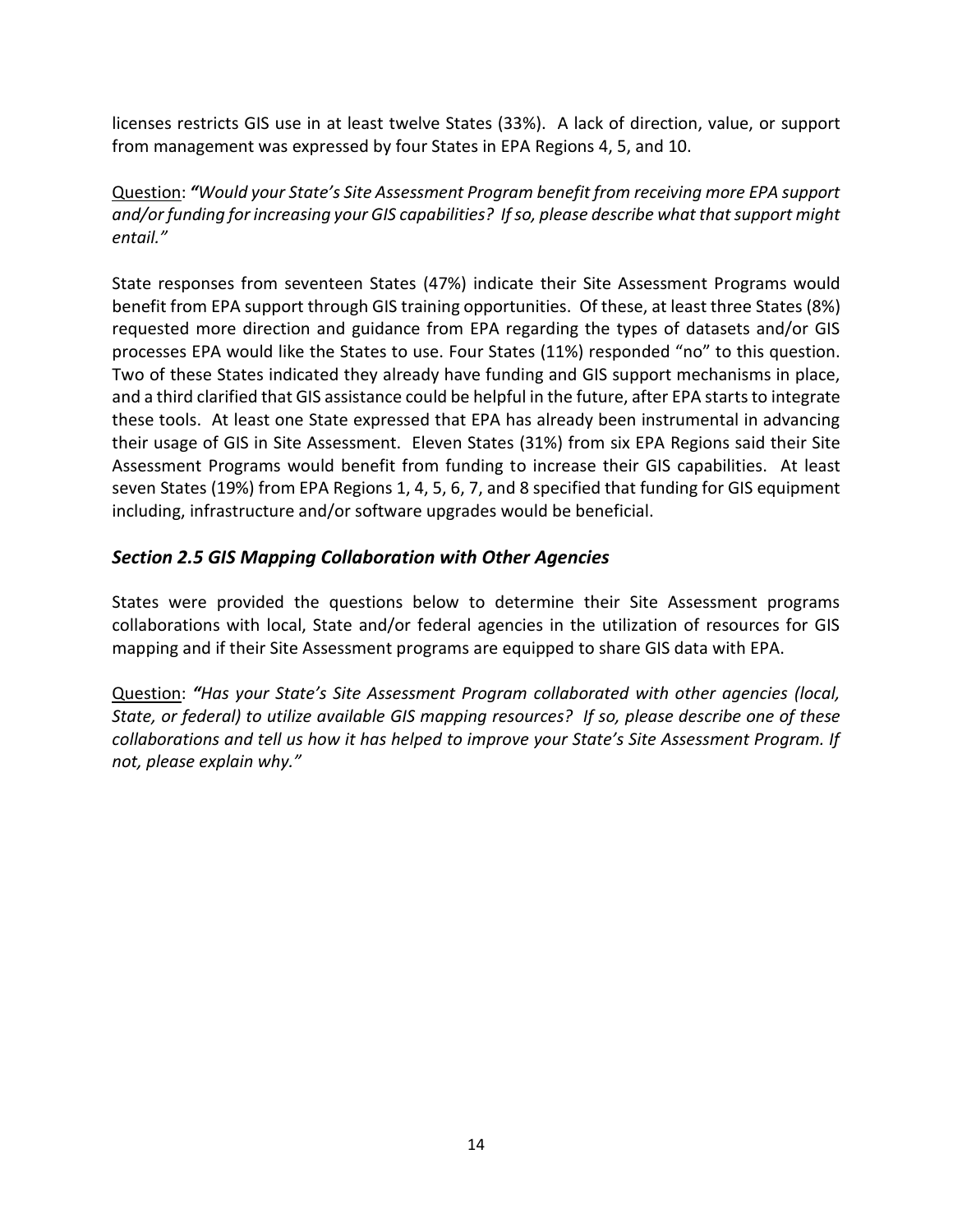

**Graph 12: GIS Mapping Collaboration with Other Agencies**

State responses indicate twenty-three States (64%) are collaborating with other agencies for their GIS mapping resources, eleven States (31%) indicate they do not collaborate, and two (5%) specified "*unknown*". At least one State explained that their GIS collaboration opportunities are hindered by a "*lack of tools, knowledge and resources*".

Approximately half of the responding States described GIS collaborations have enhanced the improvement of their Site Assessment and includes:

- ArcGIS;
- National Agricultural Imagery;
- ESRI ArcGIS Survey123; and,
- ESRI ArcGIS Collector.

State Site Assessment programs that are using ESRI's ArcGIS Survey123 and ArcGIS Collector indicate they overlay data from other agencies to map environmental terrain and establish property boundaries. Eight responding States (22%) indicate they share GIS mapping with other agencies and includes:

- Aerial imagery;
- Gridded maps;
- Topographic maps; and,
- Parcel maps.

The States GIS mapping content utilized and valued is diverse and includes:

- Property ownership tax and parcel information;
- Environmental site locations containing links to electronic information files;
- Contaminant disposal locations;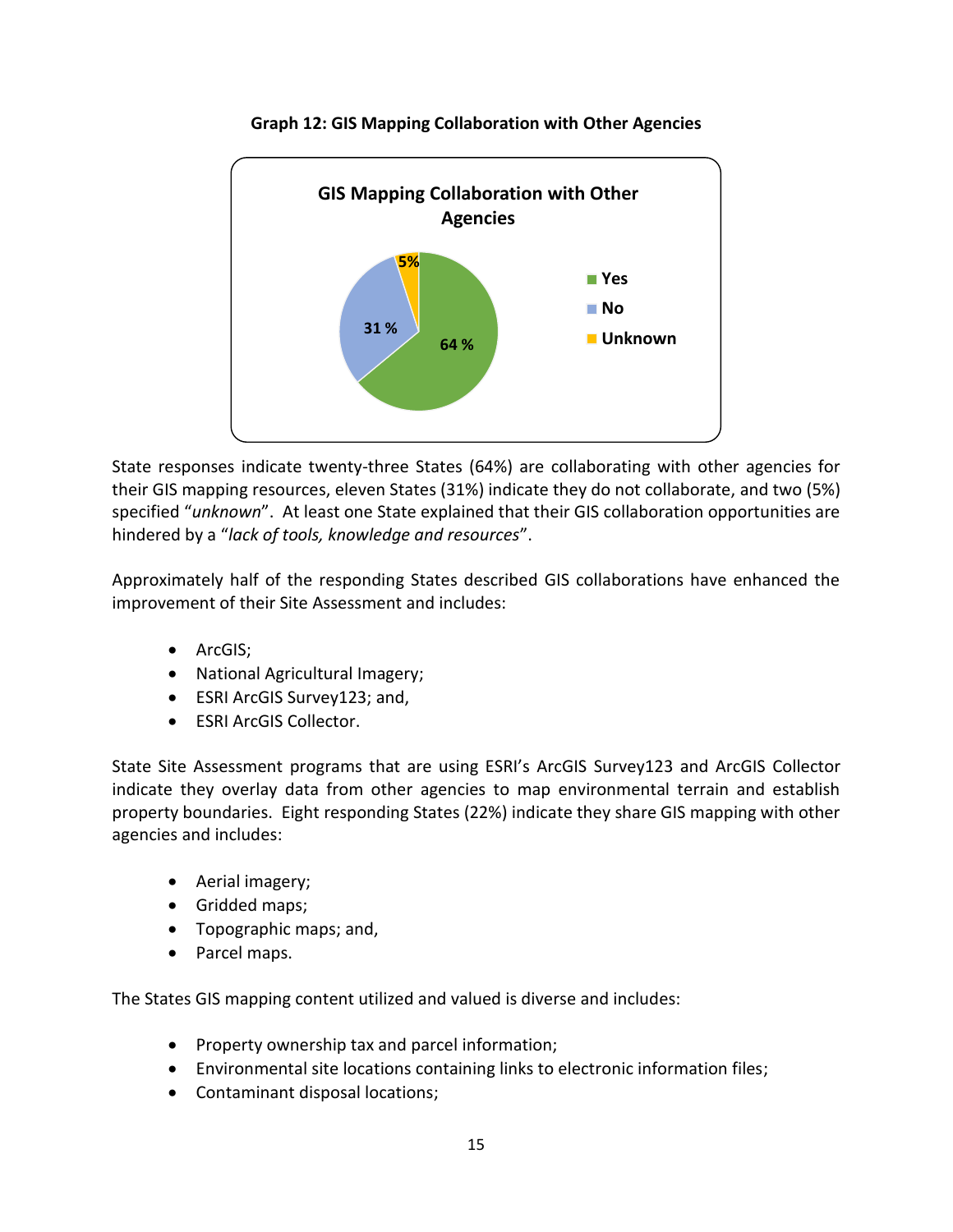- Sensitive receptor (day care facilities, public/private drinking water wells/other water sources, wetland areas, endangered species areas);
- Identified dry-cleaners; and,
- City/County GIS databases (property/parcel information).

In general, responses indicate that collaborative efforts between States and agencies have been influential to the improvement of State Site Assessment activities. States that participate in collaborative GIS mapping are building contacts, learning new technologies, and accessing and sharing more up-to-date datasets that are relevant to site discovery or remediation, both internally and externally.

Question: *"Is your State's Site Assessment Program equipped to share GIS data with EPA? If so, please describe how GIS data may be shared."*



**Graph 13: States Sharing GIS Data with EPA**

The majority of responding States (58%, 21 States) do not share GIS information with EPA. The States reasoning for this includes: EPA has not requested specific data (such as shapefiles or layers) and the State systems are not set up to provide this type of data transfer. State responses (28%, 10 responses) indicate their agencies provide ArcGIS information to the public on their websites which can be accessed by EPA. States that do share information with EPA indicated several methods of data transfer including:

- Shapefiles via FTP servers;
- EQuIS, Scribe;
- ESRI ArcGIS Survey123;
- ESRI ArcGIS Collector; and,
- ESRI ArcGIS Online in connection with EPA Geoplatform.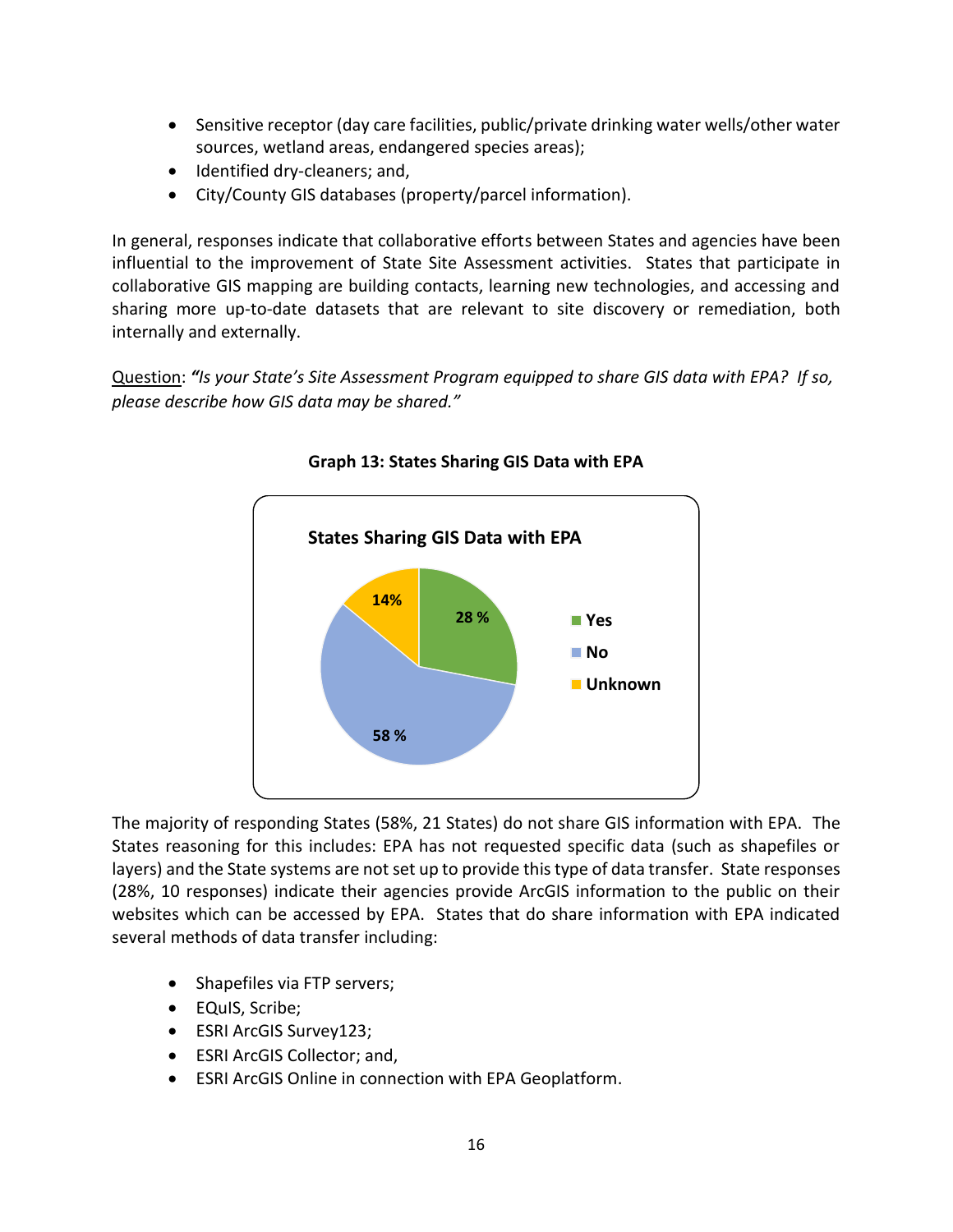#### <span id="page-20-0"></span>*Section 2.6 State Use of GIS Outside of Site Assessment*

States were provided the questions below to determine their use of GIS in post-Site Assessment remedial programs and if so, how GIS has enhanced efficiency in their remedial programs.

Question: *"Does your State use GIS in the implementation of post-Site Assessment remedial programs? If so, please provide an example of how GIS has made your State's remedial program more efficient."*



#### **Graph 14: GIS – Implementation of Post-Site Assessment Remedial Programs**

State responses indicate 50% (18) use GIS and 36% (13 States) do not use GIS in their post-Site Assessment Remedial programs, 8% (3 States) did not know about post-Site Assessment use, and 6% (2 States) did not provide an answer to the question. In the responses that contained examples, 33% (12 States) indicate there was generally widespread use of GIS throughout their Remedial programs. In addition, 33% (12 States) indicate public-facing GIS/Web mapping applications are a primary use of GIS.

Three States indicate they use GIS in other programs beyond the Site Assessment Program; however, the use is generally minimal because there are few agency drivers that support widespread usage of GIS. Additionally, a lack of staff training or familiarity with GIS have resulted in inconsistent GIS application at sites outside of their Site Assessment Program. One State has eliminated in-agency GIS capabilities altogether.

The responses indicate the use of GIS beyond the Site Assessment program is generally highest among States that have relatively high use of GIS in their Site Assessment Program. These States appear to have well developed, enterprise-wide GIS programs and agency drivers that promote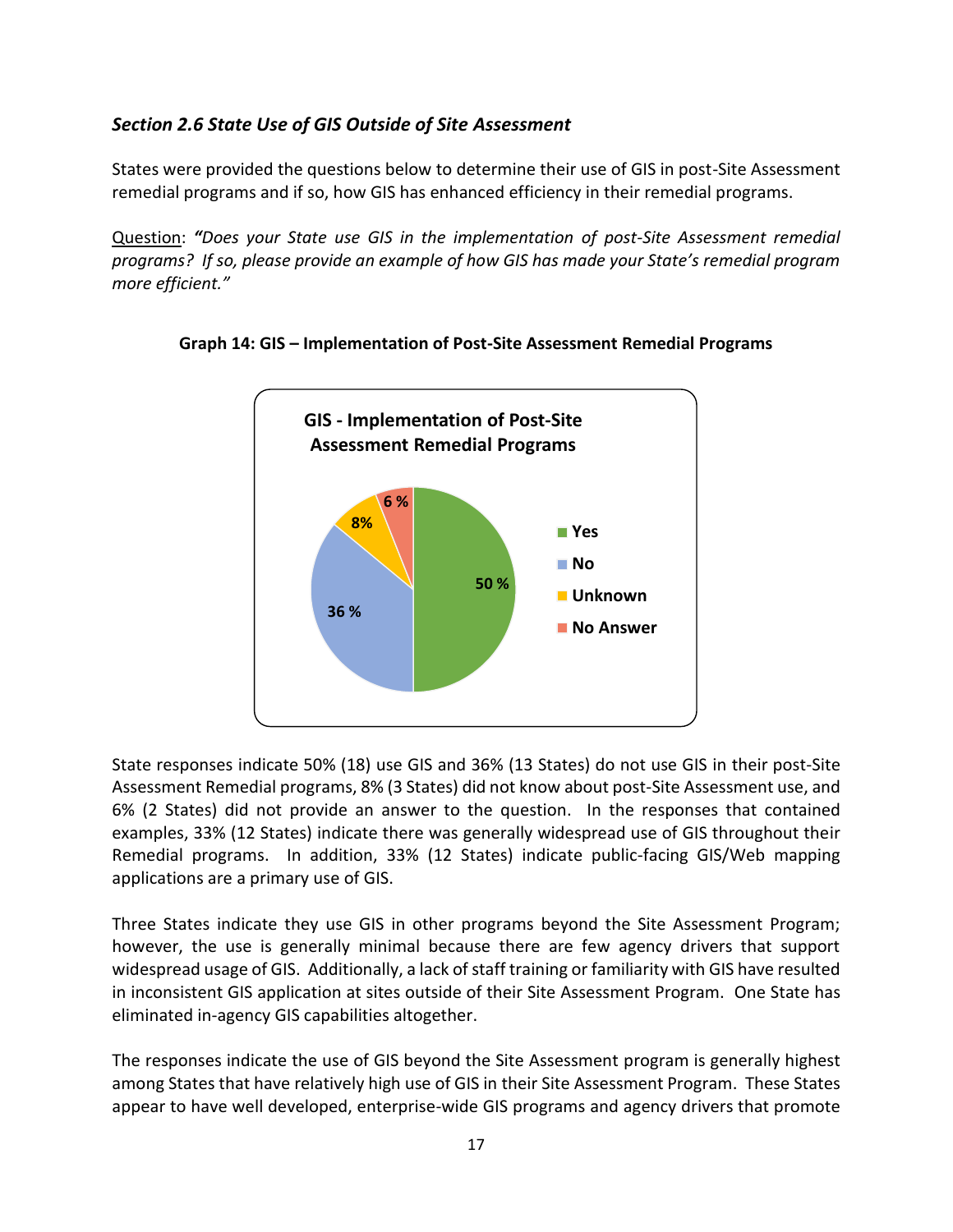<span id="page-21-0"></span>the wide application and usage of GIS. State environmental agencies that do not have strong internal drivers that promote GIS use have relatively low GIS usage in their Remediation programs.

#### *Section 2.7 State Innovative GIS Projects*

States were provided the questions below to determine their use of GIS for innovative projects in their Site Assessment program.

Question: *"Has an innovative project in GIS or some other software program enhanced your State's Site Assessment Program? Please explain. Would your State be willing to share the specifics of this project as a case study at a future time? If so, please provide a brief (3-4 sentence) description of this project."*



**Graph 15: GIS Innovative Project Enhanced State Site Assessment Program**

State responses indicate 36% (13) of the State's Site Assessment programs were enhanced by innovative GIS projects, 64% (23) States responded "No" or "N/A". The States currently or have been involved with innovative GIS projects provided comments that were overwhelmingly positive. These States indicate their projects have been enhanced by the following:

- Identification, evaluation, and prioritization of potential risks targets;
- Time savings;
- Development of pilot projects; and,
- Screening potential releases within specified radii.

States provided examples of innovative projects being implemented and/or developed within their State. Some examples included the EQuis software program, which has been implemented by States in EPA Regions 2 and 3, to store data and conceptualize contamination areas for locating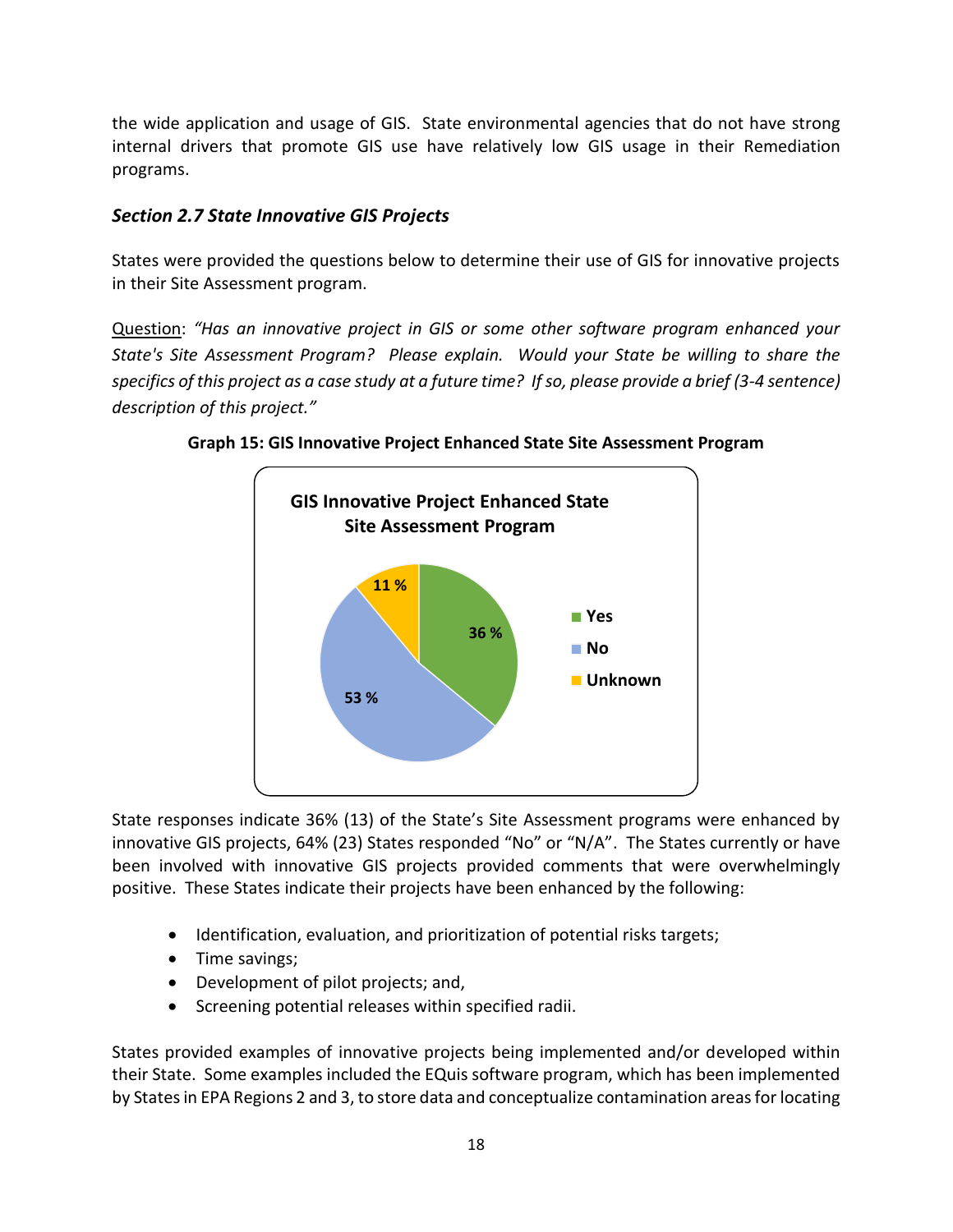potential sources. At least two States indicated that their Site Assessment program uses EnviroInsite software to complete environmental modeling and plume contour mapping tasks.

Two States (6%) responded GIS usage was conducted in other State Programs and two States (6%) responded the usage of GIS was unknown. Other States added additional clarifications, such as: although their State utilizes GIS for figures, map building and aerial photography analysis, *"budgetary, resource, personnel, and time constraints"* have prevented them from being involved with more innovative projects and, "*unfortunately, we have not had an innovative project in GIS recently that enhanced our program, but we would be eager to implement one."* 

States within EPA Region's 1, 2, 4, 6, 7, and 10 all described interactive GIS mapping programs they use in collaboration with other agencies. According to their responses, these tools improve their access to useful environmental data by linking it spatially and, in some cases, by making it public. Site Assessment programs are able to search for sensitive receptor areas and locate and evaluate contaminated sites. For example, one State implements an advanced Internal Web Mapper GIS program with HRS scoring capabilities to facilitate their Pre-screening Site Assessment activities and another State implements a GIS Spatial Prioritization Geographic Information Tool (SPGIT) that combines data from various sources to identify and rank contaminated groundwater areas. One State has an E-Start program that makes spatial information and data on active Site cleanups and ongoing investigations publicly available. States in EPA Region 4 are currently developing similar capable GIS tools for their own internal use.

# <span id="page-22-0"></span>*Section 3.0 Conclusions and Recommendations*

The following provides key conclusions based on the responses to the GIS Toolbox on the use of GIS for Site Assessment activities.

GIS Use: GIS is an important tool for State Site Assessment programs. Most States (31 of the 36 that responded to the GIS Toolbox) use GIS for Site Assessment tasks, and over half (20 States) use GIS frequently or all the time. Twenty-eight States indicated that their Site Assessment program benefits from the use of GIS, while eight States said they have not. Of those eight, five States indicated that their programs have little to no GIS capabilities. Eighteen States indicated that they use GIS in their post-site assessment remedial programs, and thirteen States indicated that their Site Assessment program has been enhanced by innovative GIS project applications. These States indicated their projects have been enhanced by the following: (i) identification, evaluation, and prioritization of potential risks/targets; (ii) time savings; (iii) development of pilot projects; and, (iv) screening potential releases within specified radii. Only five States responded that GIS is not used for Site Assessment. However, even the States that do not use GIS saw some benefits in its use.

GIS Data: States indicated that GIS can be vital to link contaminant data sets to receptor data sets to determine if contaminated sites pose a risk. For Site Assessment tasks, GIS is used most commonly for the following activities: creating standardized maps (28 States, 78%); screening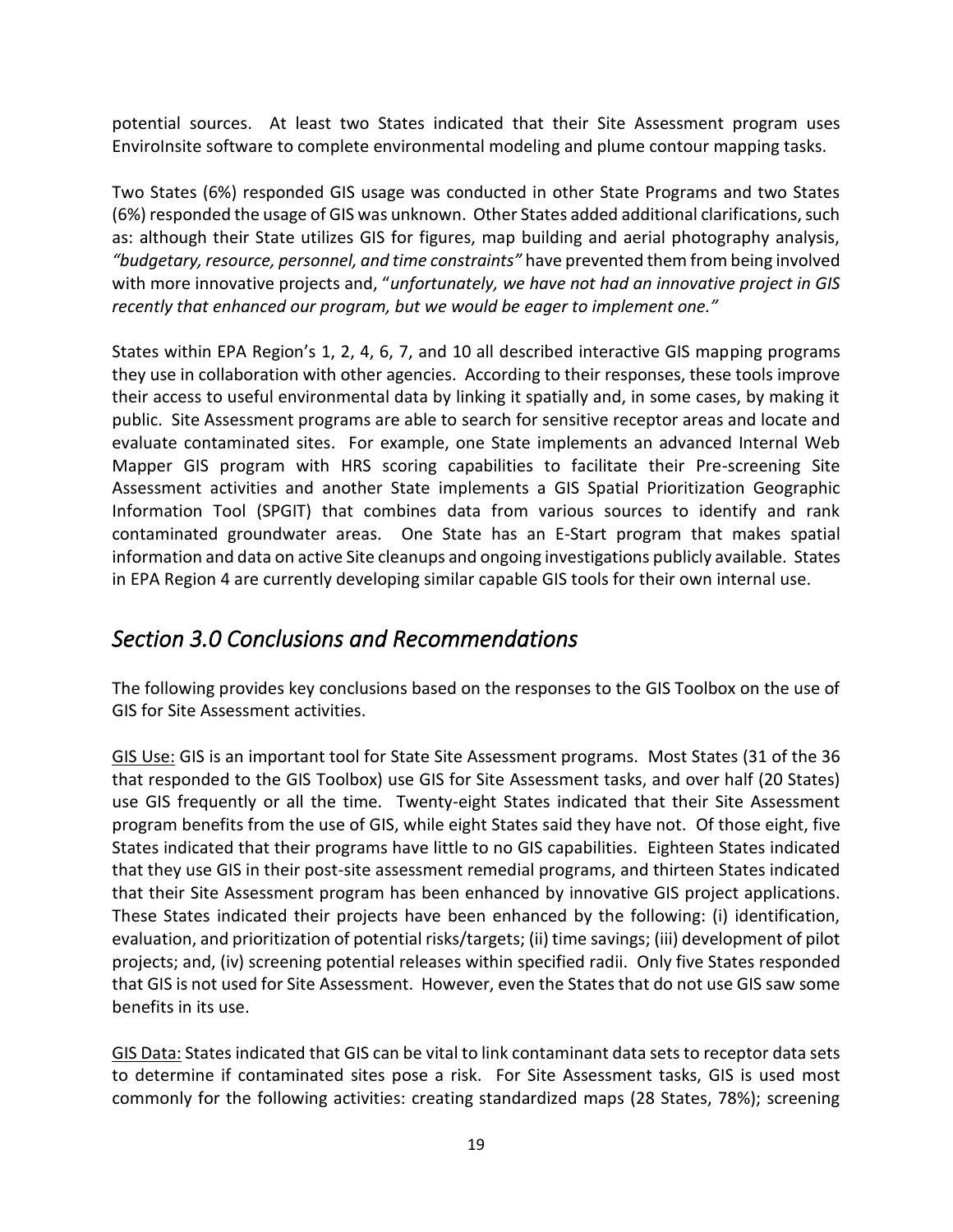and prioritization of sites (26 States, 72%); field work activities (26 States, 72%); interacting with the public (<50%); environmental data management (23 States, 64%); discovery of new sites (<50%); and, preparing HRS scoring packages (<50%). States use spatial datasets including the following: (i) City/County GIS databases of property ownership, tax, and parcel information; (ii) contaminant disposal locations and environmental site locations; (iii) sensitive receptors such as sensitive environmental areas, environmental justice areas, schools and daycare facilities, public/private drinking water wells/other water sources, wetland areas, endangered species areas; (iv) potentially contaminating sources such as dry-cleaners, RCRA generators, and LUST sites, etc.; and, (v) others such as geologic data, digitalized USGS quadrangle maps, aerial photography, historical Sanborn fire insurance maps; Digital elevation models, LIDAR, and more.

GIS Software and Training: ESRI's ArcMap is the standard commercial GIS software used by State agencies across the country, used by two-third of respondents; Google Earth was the next most common, mentioned in 20% of responses. Half the States responded that the primary types of GIS training courses were basic internal classes and vendor (primarily ESRI) online courses. Most States (75%, 27 States) have a GIS user experience level of intermediate. However, there is a large discrepancy in access to GIS software such as ESRI's ArcGIS – some States have enterprise licenses, while others indicate that a lack of funding and licensing limits their ability to use GIS for Site Assessment tasks.

State Needs: GIS use in the Site Assessment programs is limited due to a lack of resources and staff knowledge. At least seventeen States (47%) indicate their program lacks the training and/or funding to improve their GIS capabilities, and twelve States (33%) mention that inadequate equipment or lack of access to software and licenses restricts use of GIS. States also responded that their Site Assessment Programs would benefit from EPA support through GIS training opportunities (47%, 17 States) and funding to increase their GIS capabilities (31%, 11 States).

Sharing GIS Data: Twenty-three States indicated that they collaborate with other agencies (State, federal, or local agencies) to share GIS mapping resources; ten States mentioned sharing GIS data with EPA. Data shared included aerial imagery, gridded maps, topographic maps, and parcel maps. States within EPA Region's 1, 2, 4, 6, 7, and 10 all described interactive GIS mapping programs they use in collaboration with other agencies. Twelve States (33%) have public-facing GIS/Web mapping applications that are a primary use of GIS. Ten States (28%) responded that their agencies provide ArcGIS information to the public on their websites that can be accessed by EPA. States that do share information with EPA indicated several methods of data transfer including: Shapefiles via FTP servers; EQuIS, Scribe; ESRI ArcGIS Survey123; ESRI ArcGIS Collector; and, ESRI ArcGIS Online in connection with EPA Geoplatform.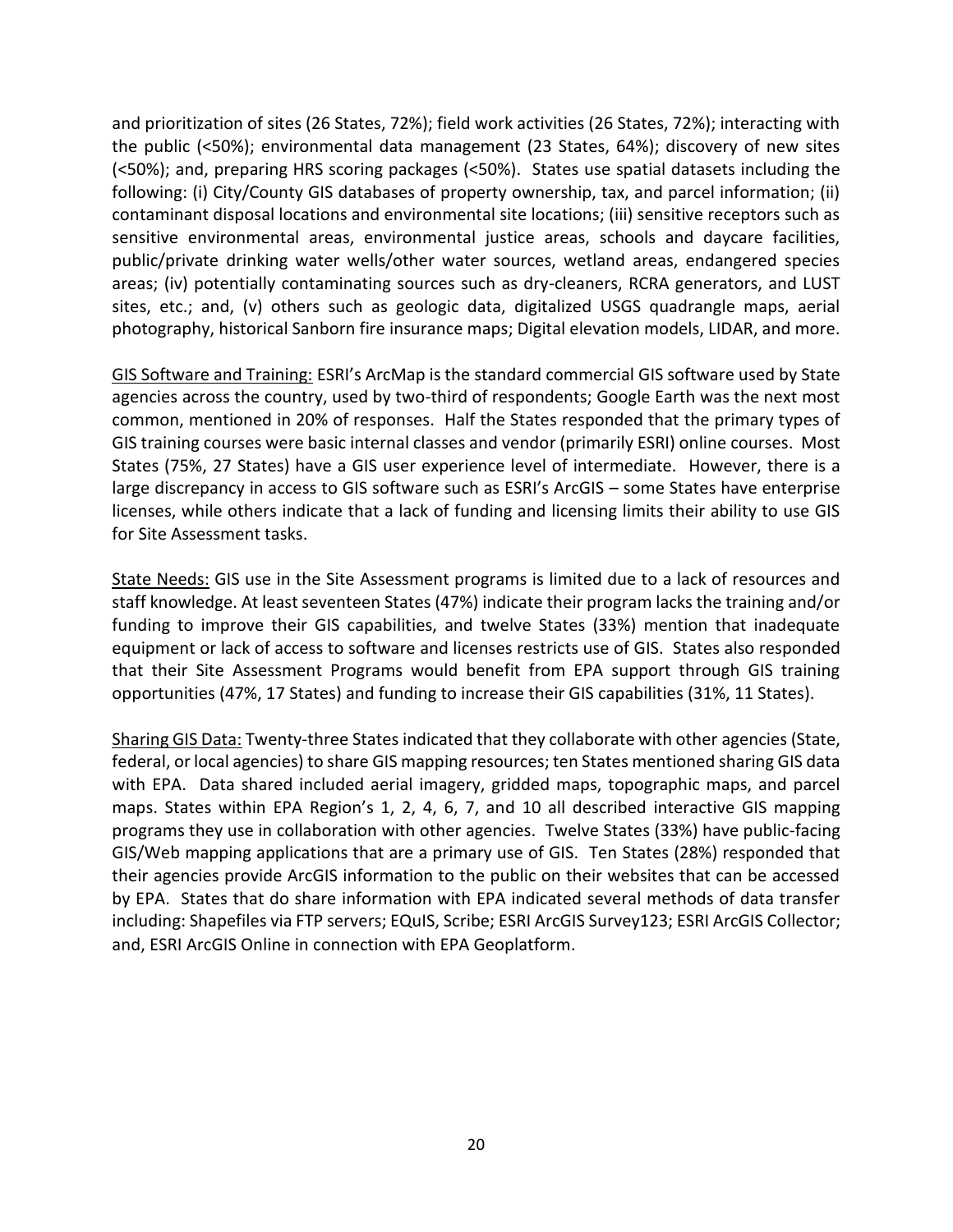### *KEY RECOMMENDATIONS*

Based on the key findings for the responses to the GIS Toolbox, the Focus Group offers the following recommendations for consideration:

- EPA representatives working on Site Assessments may benefit from reviewing the findings of this report and having an open dialogue with States in their Region on the benefits of using GIS for the Site Assessment process and resources available to support GIS use.
- States performing Site Assessments would also benefit from reviewing the findings of this report to identify how they can benefit from GIS and what resources are available. States desiring to use GIS that do not have the proper equipment or training, are encouraged to explore options within their program, agency, and collaborations to acquire these resources.
- A lack of State-funded GIS resources may be addressed through federal, preremedial funding sources.
- The findings of this report indicate that more GIS information is generated by States than is shared with EPA. States and EPA Representatives may benefit from increased sharing of GIS data and maps.

#### **APPENDICES**

The GIS Toolbox and the associated response comments are located in the following appendices:

Appendix A: ASTSWMO Research Tool Appendix B: State GIS Research Tool Responses

State responses are included exactly as received except for their State name or agency remain confidential. The responses provided in Appendix B - State GIS Research Tool Responses, are provided in Excel format.